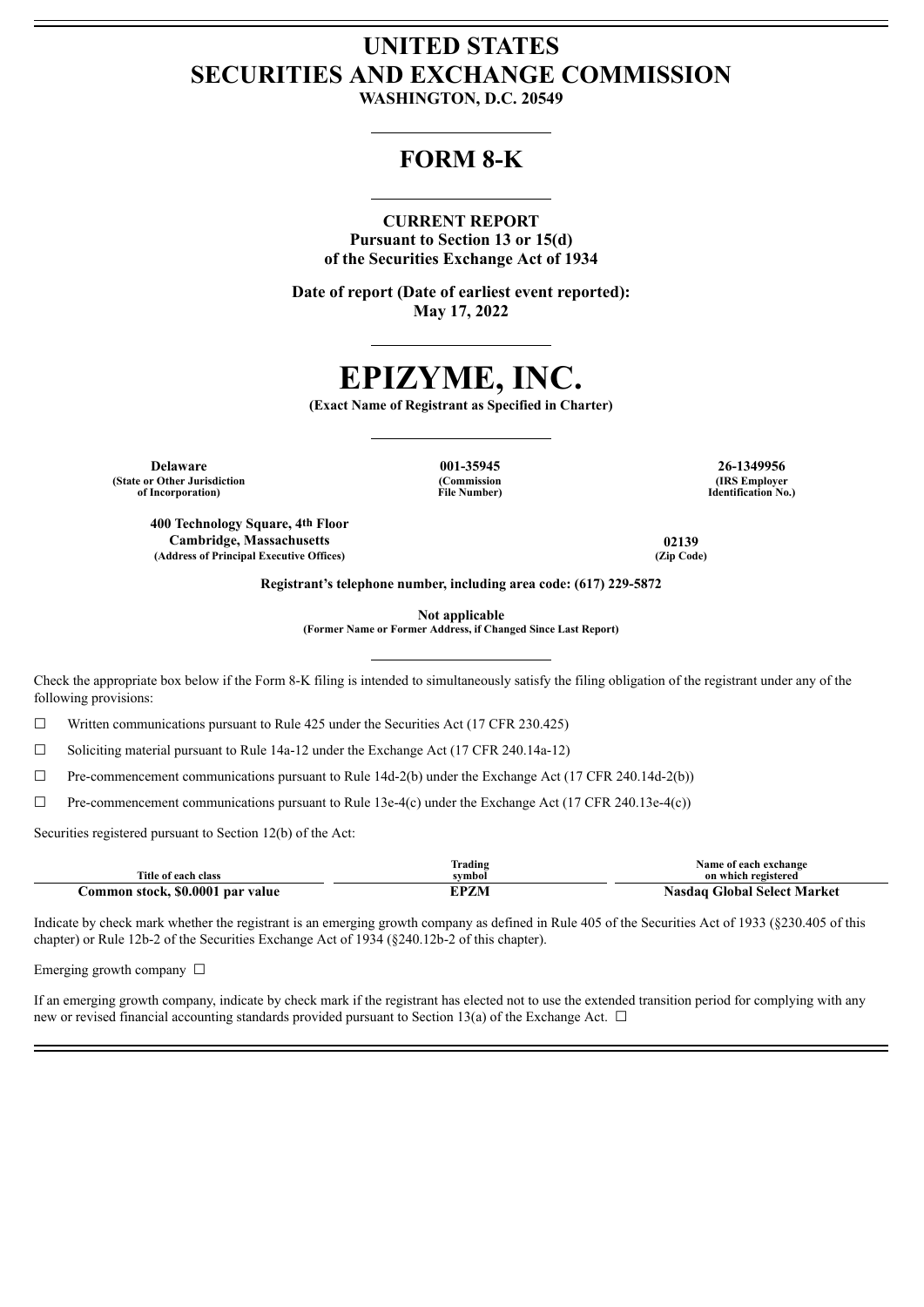#### Item 5.02 Departure of Directors or Certain Officers; Election of Directors; Appointment of Certain Officers; Compensatory **Arrangements of Certain Officers.**

On May 17, 2022, Epizyme, Inc. (the "Company") held its 2022 Annual Meeting of Stockholders ("2022 Annual Meeting") and, among other things, the Company's stockholders approved (i) the Epizyme, Inc. 2022 Equity Incentive Plan as the successor to the Epizyme, Inc. 2013 Stock Incentive Plan and (ii) an amendment to the Epizyme, Inc. 2013 Employee Stock Purchase Plan.

The foregoing descriptions of the 2022 Equity Incentive Plan and the amendment to the 2013 Employee Stock Purchase Plan do not purport to be complete and are qualified in their entirety by reference to the 2022 Equity Incentive Plan (effective as of May 17, 2022) and to the 2013 Employee Stock Purchase Plan (as amended, effective September 1, 2022), attached to this Current Report on Form 8-K as Exhibit 10.1 and Exhibit 10.2, respectively.

#### **Item 5.07 Submission of Matters to a Vote of Security Holders.**

The Company held its 2022 Annual Meeting on May 17, 2022. The following is a summary of the matters voted on at the 2022 Annual Meeting.

a) The stockholders of the Company elected Michael F. Giordano, M.D., Pablo Legorreta, David M. Mott, and Carol Stuckley as Class III directors, each for a three-year term ending at the annual meeting of stockholders to be held in 2025. The results of the stockholders' vote with respect to the election of the Class III directors were as follows:

|                           |                  | Votes      | <b>Broker</b>    |
|---------------------------|------------------|------------|------------------|
| Name                      | <b>Votes For</b> | Withheld   | <b>Non-Votes</b> |
| Michael F. Giordano, M.D. | 119.824.506      | 785.156    | 14.164.976       |
| Pablo Legorreta           | 117.113.067      | 3.496.595  | 14.164.976       |
| David M. Mott             | 68.970.172       | 51.639.490 | 14.164.976       |
| Carol Stuckley            | 120.177.308      | 432.354    | 14.164.976       |

b) The stockholders of the Company ratified the selection of Ernst & Young LLP as the Company's independent registered public accounting firm for the fiscal year ending December 31, 2022. The results of the stockholders' vote with respect to such ratification were as follows:

| For               | gainst       | <b>\bstain</b> | Broker<br><b>Non-Votes</b> |
|-------------------|--------------|----------------|----------------------------|
| 0.20<br>34<br>D C | 7.984<br>$-$ | າດາ<br>۹X      |                            |

c) The stockholders of the Company approved the non-binding, advisory proposal on the compensation of the Company's named executive officers. The results of the stockholders' vote with respect to the non-binding, advisory proposal were as follows:

| For                                        | Against                      | Abstain      | <b>Broker</b><br><b>Non-Votes</b> |
|--------------------------------------------|------------------------------|--------------|-----------------------------------|
| .086<br>$F-1$<br>10 <sub>2</sub><br>11.7.7 | 020.074<br>$\cdot$<br>120.97 | 7,602<br>107 | 4.164.976                         |

d) The stockholders of the Company approved an amendment to the Company's Restated Certificate of Incorporation to increase the number of authorized shares of the Company's common stock from 225,000,000 to 450,000,000. The amendment to the Company's Restated Certificate of Incorporation was filed with the Secretary of State of the State of Delaware on May 17, 2022. The results of the stockholders' vote with respect to the amendment were as follows:

| For     | Against      | Abstain | вrокег<br><b>Non-Votes</b> |
|---------|--------------|---------|----------------------------|
| 159,960 | .769<br>1287 | 26,909  |                            |

**Broker**

2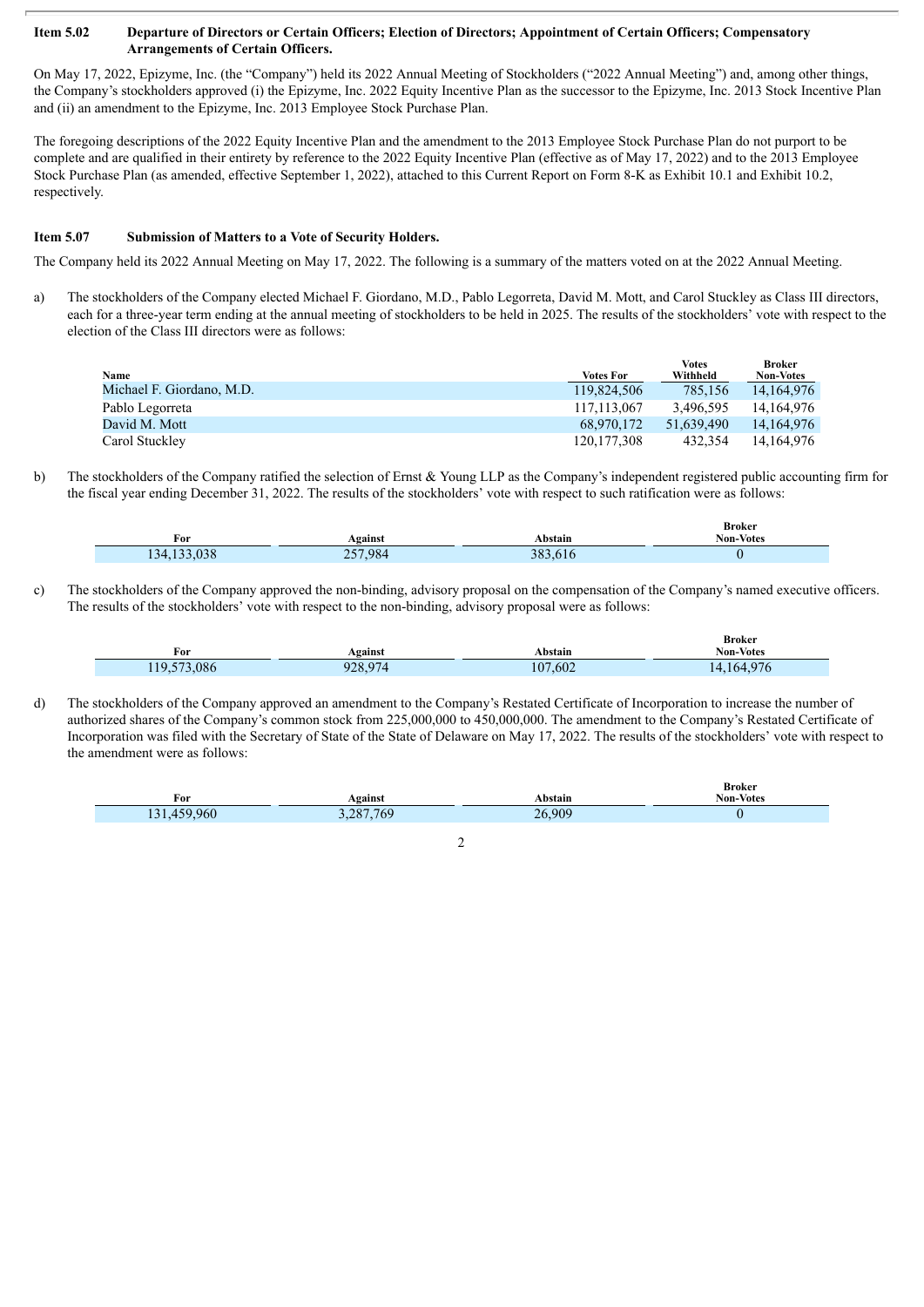e) The stockholders of the Company approved the Epizyme, Inc. 2022 Equity Incentive Plan. The results of the stockholders' vote with respect to the new equity incentive plan were as follows:

| For        | Against   | Abstain | <b>Broker</b><br><b>Non-Votes</b> |
|------------|-----------|---------|-----------------------------------|
| 17.057.031 | 3,514,382 | 38.249  | 077<br>.164'<br>14<br>, 6         |

f) The stockholders of the Company approved an amendment to the Epizyme, Inc. 2013 Employee Stock Purchase Plan to eliminate the annual "evergreen" provision and authorize 2,500,000 shares of the Company's common stock for issuance under such plan. The results of the stockholders' vote with respect to the amendment were as follows:

| $\sim$<br>For               | Against                          | ⊾bstain | <i><b>DIVINU</b></i><br>Non-Votes<br>. |
|-----------------------------|----------------------------------|---------|----------------------------------------|
| 485<br>120<br>$\sim$<br>$-$ | 10 <sub>6</sub><br>$\sim$<br>400 | 69<br>- | $\sim$<br>$1h^2$                       |

**Broker**

## **Item 9.01 Financial Statements and Exhibits.**

(d) Exhibits

10.1 [Epizyme,](#page-4-0) Inc. 2022 Equity Incentive Plan

10.2 Epizyme, Inc. 2013 Employee Stock Purchase Plan, as amended and effective [September](#page-17-0) 1, 2022

104 Cover Page Interactive Data File (embedded within XBRL document)

3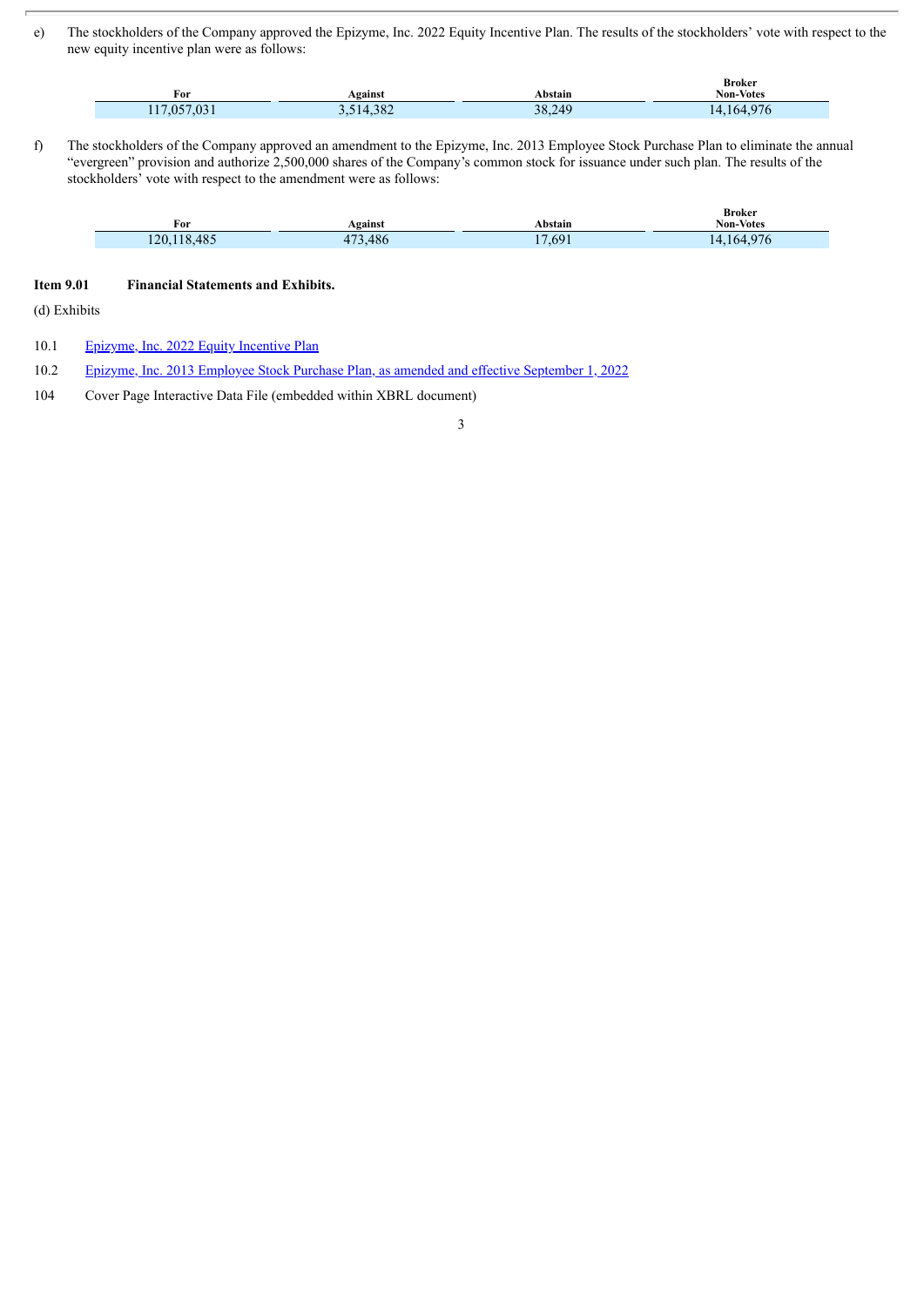**SIGNATURES**

Pursuant to the requirements of the Securities Exchange Act of 1934, the registrant has duly caused this report to be signed on its behalf by the undersigned hereunto duly authorized.

Date: May 19, 2022

# EPIZYME, INC.

By: /s/ John Weidenbruch

John Weidenbruch Senior Vice President, General Counsel and Secretary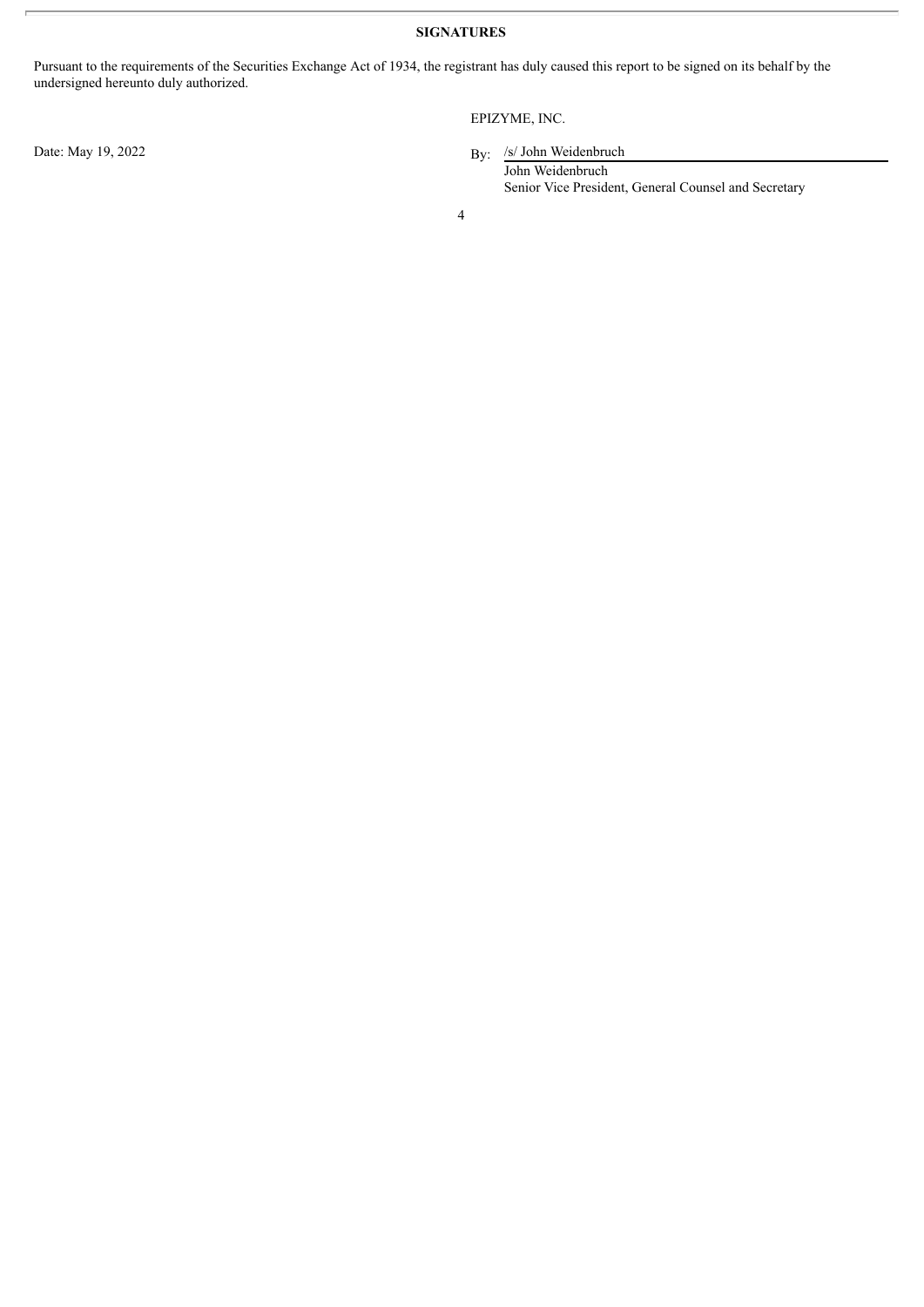## EPIZYME, INC.

#### 2022 EQUITY INCENTIVE PLAN

#### <span id="page-4-0"></span>1. Purpose

The purpose of this 2022 Equity Incentive Plan (the "*Plan*") of Epizyme, Inc., a Delaware corporation (the "*Company*"), is to advance the interests of the Company's stockholders by enhancing the Company's ability to attract, retain and motivate persons who are expected to make important contributions to the Company and by providing such persons with equity ownership opportunities and performance-based incentives that are intended to better align the interests of such persons with those of the Company's stockholders. Except where the context otherwise requires, the term "*Company*" shall include any of the Company's present or future parent or subsidiary corporations as defined in Sections 424(e) or (f) of the Internal Revenue Code of 1986, as amended, and any regulations thereunder (the "*Code*") and any other business venture (including, without limitation, joint venture or limited liability company) in which the Company has a controlling interest, as determined by the Board of Directors of the Company (the "*Board*").

#### 2. Eligibility

All of the Company's employees, officers and directors, as well as consultants and advisors to the Company (as the terms consultants and advisors are defined and interpreted for purposes of Form S-8 under the Securities Act of 1933, as amended (the "*Securities Act*"), or any successor form) are eligible to be granted Awards (as defined below) under the Plan. Each person who is granted an Award under the Plan is deemed a "*Participant*." The Plan provides for the following types of awards, each of which is referred to as an "*Award*": Options (as defined in Section 5), SARs (as defined in Section 6), Restricted Stock (as defined in Section 7), RSUs (as defined in Section 7), Other Stock-Based Awards (as defined in Section 8) and Cash-Based Awards (as defined in Section 8). Any type of Award may be granted as a Performance Award under Section 9. Except as otherwise provided by the Plan, each Award may be made alone or in addition or in relation to any other Award. The terms of each Award need not be identical, and the Board need not treat Participants uniformly.

#### 3. Administration and Delegation

(a) Administration by Board of Directors. The Plan will be administered by the Board. The Board shall have authority to grant Awards and to adopt, amend and repeal such administrative rules, guidelines and practices relating to the Plan as it shall deem advisable. The Board may construe and interpret the terms of the Plan and any Award agreements entered into under the Plan. The Board may correct any defect, supply any omission or reconcile any inconsistency in the Plan or any Award. All actions and decisions by the Board with respect to the Plan and any Awards shall be made in the Board's discretion and shall be final and binding on all persons having or claiming any interest in the Plan or in any Award.

(b) Appointment of Committees. To the extent permitted by applicable law, the Board may delegate any or all of its powers under the Plan to one or more committees or subcommittees of the Board (a "*Committee*"). All references in the Plan to the "*Board*" shall mean the Board or a Committee of the Board or the officers referred to in Section 3(c) to the extent that the Board's powers or authority under the Plan have been delegated to such Committee or officers.

(c) Delegation to Officers. Subject to any requirements of applicable law (including as applicable Sections 152 and 157(c) of the General Corporation Law of the State of Delaware), the Board may delegate to one or more officers of the Company the power to grant Awards (subject to any limitations under the Plan) to employees or officers of the Company and to exercise such other powers under the Plan as the Board may determine, provided that the Board shall fix the terms of Awards to be granted by such officers, the maximum number of shares subject to Awards that the officers may grant, and the time period in which such Awards may be granted; and provided further, that no officer shall be authorized to grant Awards to any "executive officer" of the Company (as defined by Rule 3b-7 under the Securities Exchange Act of 1934, as amended (the "Exchange Act")) or to any "officer" of the Company (as defined by Rule 16a-1(f) under the Exchange Act).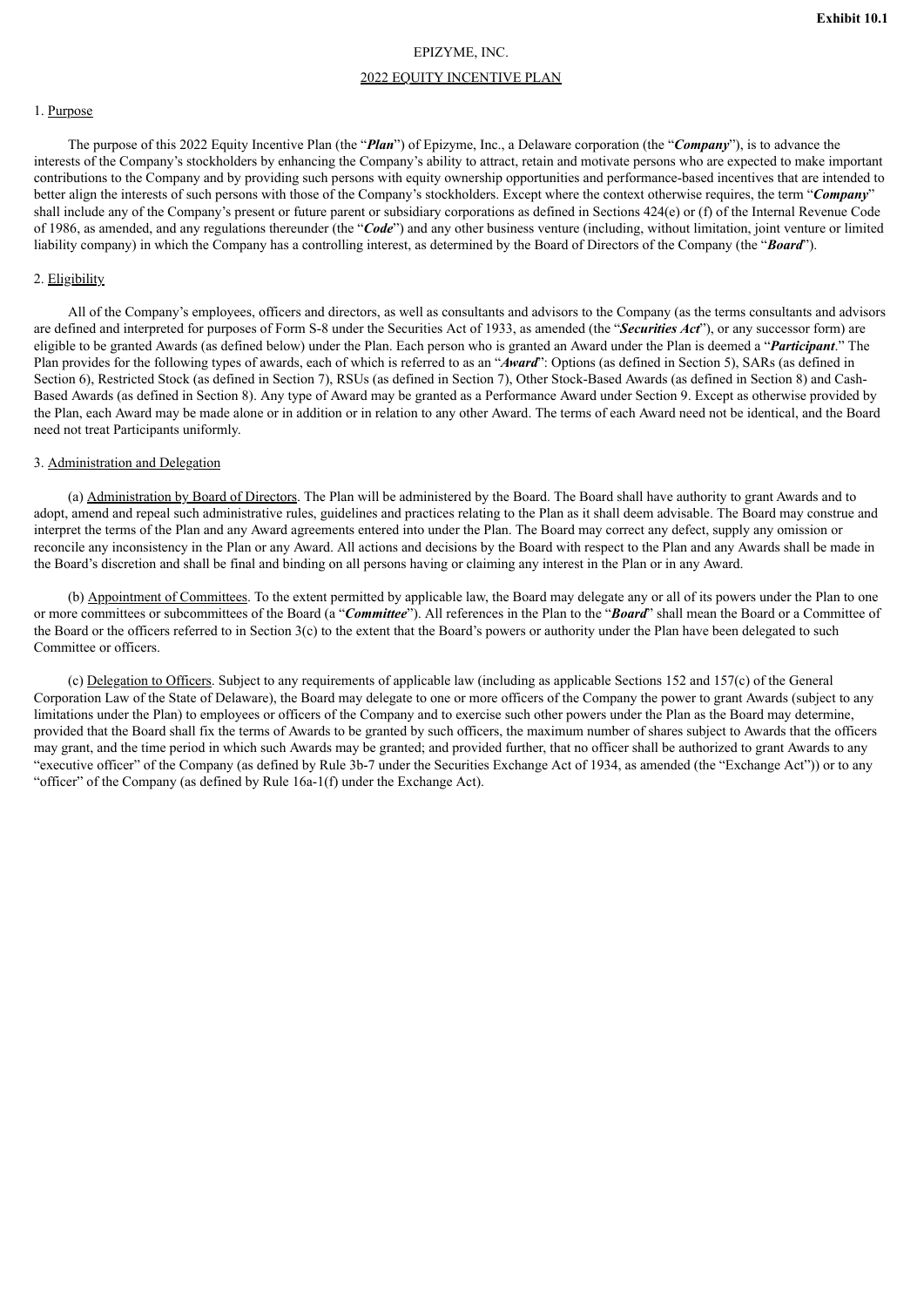(d) Awards to Non-Employee Directors. Awards to non-employee directors will be granted and administered by a Committee, all of the members of which are independent directors as defined by Section 5605(a)(2) of the Nasdaq Marketplace Rules.

## 4. Stock Available for Awards

#### (a) Number of Shares; Share Counting.

(1) Authorized Number of Shares. Subject to adjustment under Section 10, Awards may be made under the Plan (any or all of which Awards may be in the form of Incentive Stock Options, as defined in Section 5(b)) for up to a number of shares of common stock, \$0.0001 par value per share, of the Company (the "*Common Stock*"), as is equal to the sum of:

(A) 12,875,000 shares of Common Stock; and

(B) such additional number of shares of Common Stock (up to 18,728,931) as is equal to the sum of (x) the number of shares of Common Stock reserved for issuance under the Company's 2013 Stock Incentive Plan (the "*2013 Plan*") that remain available for grant under the 2013 Plan immediately prior to the date that the Plan is approved by the Company's stockholders (the "*Effective Date*") and (y) the number of shares of Common Stock subject to awards granted under the 2013 Plan and under the Company's 2008 Stock Incentive Plan that are outstanding as of the Effective Date and which awards expire, terminate or are otherwise surrendered, cancelled, forfeited or repurchased by the Company at their original issuance price pursuant to a contractual repurchase right (subject, however, in the case of Incentive Stock Options to any limitations under the Code).

Shares of Common Stock issued under the Plan may consist in whole or in part of authorized but unissued shares or treasury shares.

(2) Fungible Share Pool. Subject to adjustment under Section 10, any Award that is not a Full-Value Award (as defined below) shall be counted against the share limits specified in Sections 4(a)(1) as one share for each share of Common Stock subject to such Award and any Award that is a Full-Value Award shall be counted against the share limits specified in Sections  $4(a)(1)$  as 1.5 shares for each one share of Common Stock subject to such Full-Value Award. "*Full-Value Award*" means any Award of Restricted Stock, RSUs or Other Stock-Based Award with a per share price or per unit purchase price lower than 100% of the fair market value per share of Common Stock (valued in the manner determined or approved by the Board) on the date of grant. To the extent a share that was subject to an Award that counted as one share is returned to the Plan pursuant to Section  $4(a)(3)$ , each applicable share reserve will be credited with one share. To the extent that a share that was subject to an Award that counts as 1.5 shares is returned to the Plan pursuant to Section  $4(a)(3)$ , each applicable share reserve will be credited with 1.5 shares.

(3) Share Counting. For purposes of counting the number of shares available for the grant of Awards under the Plan under this Section  $4(a)$ :

(A) all shares of Common Stock covered by SARs shall be counted against the number of shares available for the grant of Awards under the Plan; *provided, however*, that (i) SARs that may be settled only in cash shall not be so counted and (ii) if the Company grants an SAR in tandem with an Option for the same number of shares of Common Stock and provides that only one such Award may be exercised (a "*Tandem SAR*"), only the shares covered by the Option, and not the shares covered by the Tandem SAR, shall be so counted, and the expiration of one in connection with the other's exercise will not restore shares to the Plan;

(B) to the extent that an RSU may be settled only in cash, no shares shall be counted against the shares available for the grant of Awards under the Plan;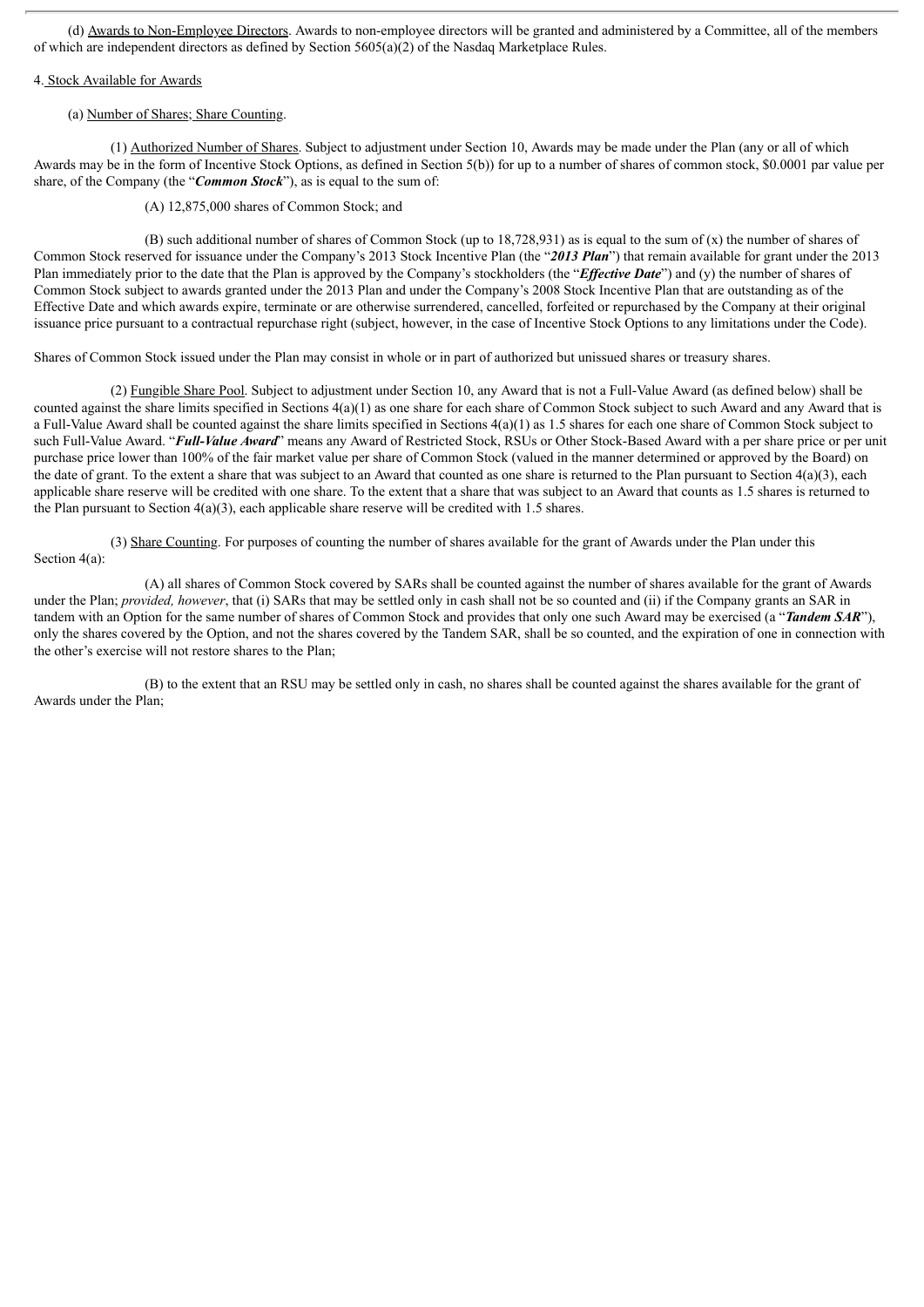(C) if any Award (i) expires or is terminated, surrendered or cancelled without having been fully exercised or is forfeited in whole or in part (including as the result of shares of Common Stock subject to such Award being repurchased by the Company at the original issuance price pursuant to a contractual repurchase right) or (ii) results in any Common Stock not being issued (including as a result of an SAR or an RSU that was settleable either in cash or in stock actually being settled in cash), the unused Common Stock covered by such Award shall again be available for the grant of Awards; *provided, however*, that (1) in the case of Incentive Stock Options, the foregoing shall be subject to any limitations under the Code, (2) in the case of the exercise of an SAR, the number of shares counted against the shares available under the Plan shall be the full number of shares subject to the SAR multiplied by the percentage of the SAR actually exercised, regardless of the number of shares actually used to settle such SAR upon exercise and (3) the shares covered by a Tandem SAR shall not again become available for grant upon the expiration or termination of such Tandem SAR;

(D) shares of Common Stock delivered (either by actual delivery, attestation or net exercise) to the Company by a Participant to (i) purchase shares of Common Stock upon the exercise of an Award or (ii) satisfy tax withholding obligations with respect to Awards (including shares retained from the Award creating the tax obligation) shall not be added back to the number of shares available for the future grant of Awards; and

(E) shares of Common Stock repurchased by the Company on the open market using the proceeds from the exercise of an Award shall not increase the number of shares available for future grant of Awards.

(b) Limit on Awards to Non-Employee Directors. The maximum aggregate amount of cash and value of Awards (calculated based on grant date fair value for financial reporting purposes) granted in any calendar year to any individual non-employee director shall not exceed \$750,000 in the case of an incumbent director; provided, however, that such maximum aggregate amount shall not exceed \$1,000,000 in any calendar year for any individual non-employee director in such non-employee director's initial year of election or appointment; and provided, further, however, that fees paid by the Company on behalf of any non-employee director in connection with regulatory compliance and any amounts paid to a non-employee director as reimbursement of an expense shall not count against the foregoing limit. The Board may make exceptions to this limit for individual non-employee directors in extraordinary circumstances, as the Board may determine in its discretion, provided that the non-employee director receiving such additional compensation may not participate in the decision to award such compensation. For the avoidance of doubt, this limitation shall not apply to cash or Awards granted to a non-employee director in his or her capacity as an advisor or consultant to the Company.

(c) Substitute Awards. In connection with a merger or consolidation of an entity with the Company or the acquisition by the Company of property or stock of an entity, the Board may grant Awards in substitution for any options or other stock or stock-based awards granted by such entity or an affiliate thereof. Substitute Awards may be granted on such terms as the Board deems appropriate in the circumstances, notwithstanding any limitations on Awards contained in the Plan. Substitute Awards shall not count against the overall share limit set forth in Section  $4(a)(1)$ , except as may be required by reason of Section 422 and related provisions of the Code.

#### 5. Stock Options

(a) General. The Board may grant options to purchase Common Stock (each, an "*Option*") and determine the number of shares of Common Stock to be covered by each Option, the exercise price of each Option and the conditions and limitations applicable to the exercise of each Option, including conditions relating to applicable federal or state securities laws, as the Board considers necessary or advisable.

(b) Incentive Stock Options. An Option that the Board intends to be an "incentive stock option" as defined in Section 422 of the Code (an "*Incentive Stock Option*") shall only be granted to employees of Epizyme, Inc., any of Epizyme, Inc.'s present or future parent or subsidiary corporations as defined in Sections 424(e) or (f) of the Code, and any other entities the employees of which are eligible to receive Incentive Stock Options under the Code, and shall be subject to and shall be construed consistently with the requirements of Section 422 of the Code. An Option that is not intended to be an Incentive Stock Option shall be designated a "*Nonstatutory Stock Option*." The Company shall have no liability to a Participant, or any other person, if an Option (or any part thereof) that is intended to be an Incentive Stock Option is not an Incentive Stock Option or if the Company converts an Incentive Stock Option to a Nonstatutory Stock Option.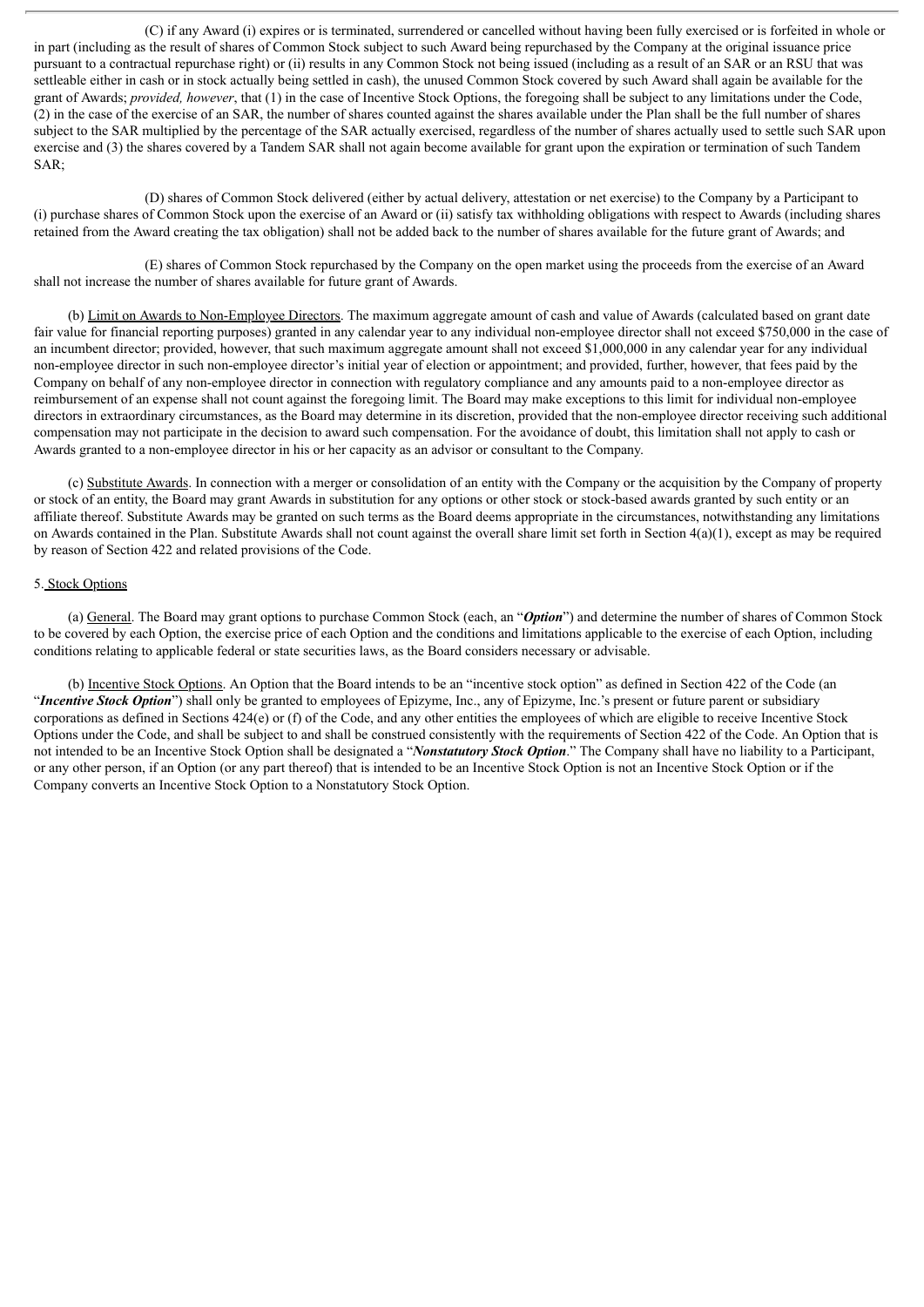(c) Exercise Price. The Board shall establish the exercise price of each Option or the formula by which such exercise price will be determined. The exercise price shall be specified in the applicable Option agreement. The exercise price shall be not less than 100% of the Grant Date Fair Market Value (as defined below) of the Common Stock on the date the Option is granted; *provided* that if the Board approves the grant of an Option with an exercise price to be determined on a future date, the exercise price shall be not less than 100% of the Grant Date Fair Market Value on such future date. "*Grant Date Fair Market Value*" of a share of Common Stock for purposes of the Plan will be determined as follows:

(1) if the Common Stock trades on a national securities exchange, the closing sale price (for the primary trading session) on the date of grant; or

(2) if the Common Stock does not trade on any such exchange, the average of the closing bid and asked prices on the date of grant as reported by an over-the-counter marketplace designated by the Board; or

(3) if the Common Stock is not publicly traded, the Board will determine the Grant Date Fair Market Value for purposes of the Plan using any measure of value it determines to be appropriate (including, as it considers appropriate, relying on appraisals) in a manner consistent with the valuation principles under Code Section 409A of the Code or any successor provision thereto, and the regulations thereunder ("*Section 409A*"), except as the Board may expressly determine otherwise.

For any date that is not a trading day, the Grant Date Fair Market Value of a share of Common Stock for such date will be determined by using the closing sale price or average of the bid and asked prices, as appropriate, for the immediately preceding trading day and with the timing in the formulas above adjusted accordingly. The Board can substitute a particular time of day or other measure of "closing sale price" or "bid and asked prices" if appropriate because of exchange or market procedures or can, use weighted averages either on a daily basis or such longer period, in each case to the extent permitted by Section 409A.

The Board shall determine the Grant Date Fair Market Value for purposes of the Plan, and all Awards are conditioned on the Participant's agreement that the Board's determination is conclusive and binding even though others might make a different determination.

(d) Duration of Options. Each Option shall be exercisable at such times and subject to such terms and conditions as the Board may specify in the applicable Option agreement; *provided, however*, that no Option will be granted with a term in excess of 10 years.

(e) Exercise of Options. Options may be exercised by delivery to the Company of a notice of exercise in a form (which may be electronic) approved by the Company, together with payment in full (in the manner specified in Section  $5(f)$ ) of the exercise price for the number of shares for which the Option is exercised. Shares of Common Stock subject to the Option will be delivered by the Company as soon as practicable following exercise.

(f) Payment Upon Exercise. Common Stock purchased upon the exercise of an Option granted under the Plan shall be paid for as follows:

(1) in cash or by check, payable to the order of the Company;

(2) except as may otherwise be provided in the applicable Option agreement or approved by the Board, by (i) delivery of an irrevocable and unconditional undertaking by a creditworthy broker to deliver promptly to the Company sufficient funds to pay the exercise price and any required tax withholding or (ii) delivery by the Participant to the Company of a copy of irrevocable and unconditional instructions to a creditworthy broker to deliver promptly to the Company funds sufficient to pay the exercise price and any required tax withholding;

(3) to the extent provided for in the applicable Option agreement or approved by the Board, by delivery (either by actual delivery or attestation) of shares of Common Stock owned by the Participant valued at their fair market value (valued in the manner determined or approved by the Board), provided (i) such method of payment is then permitted under applicable law, (ii) such Common Stock, if acquired directly from the Company, was owned by the Participant for such minimum period of time, if any, as may be established by the Board and (iii) such Common Stock is not subject to any repurchase, forfeiture, unfulfilled vesting or other similar requirements;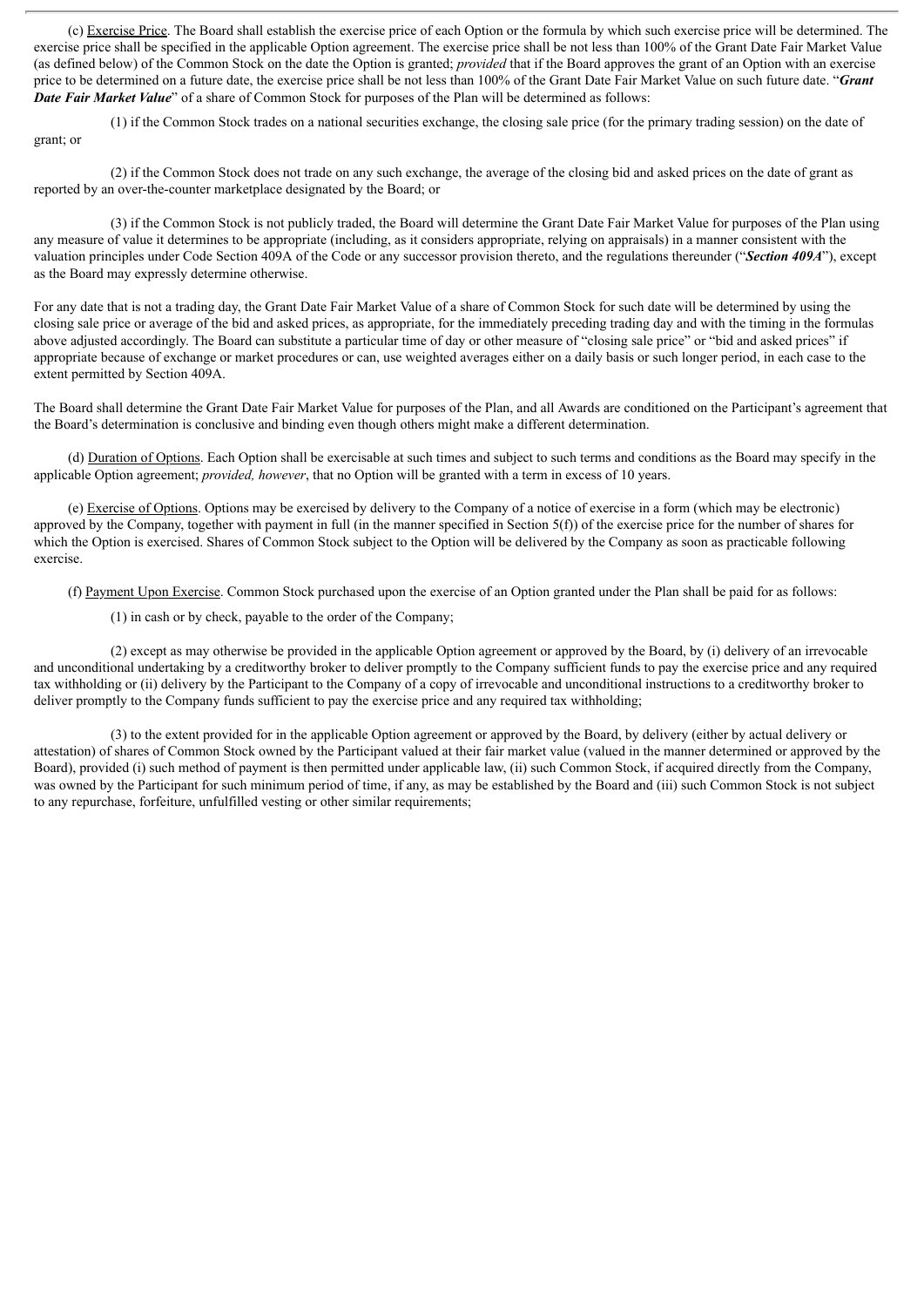(4) to the extent provided for in the applicable Nonstatutory Stock Option agreement or approved by the Board, by delivery of a notice of "net exercise" to the Company, as a result of which the Participant would receive (i) the number of shares underlying the portion of the Option being exercised, less (ii) such number of shares as is equal to  $(A)$  the aggregate exercise price for the portion of the Option being exercised divided by  $(B)$  the fair market value of the Common Stock (valued in the manner determined or approved by the Board) on the date of exercise;

(5) to the extent permitted by applicable law and provided for in the applicable Option agreement or approved by the Board, by payment of such other lawful consideration as the Board may determine; provided, however, that in no event may a promissory note of the Participant be used to pay the Option exercise price; or

(6) by any combination of the above permitted forms of payment.

(g) Limitation on Repricing. Unless such action is approved by the Company's stockholders, the Company may not (except as provided for under Section 10): (1) amend any outstanding Option granted under the Plan to provide an exercise price per share that is lower than the then-current exercise price per share of such outstanding Option; (2) cancel any outstanding option (whether or not granted under the Plan) and grant in substitution therefor new Awards under the Plan (other than Awards granted pursuant to Section 4(c)) covering the same or a different number of shares of Common Stock and having an exercise or measurement price per share lower than the then-current exercise price per share of the cancelled option; (3) cancel in exchange for a cash payment any outstanding Option with an exercise price per share above the then-current fair market value of the Common Stock (valued in the manner determined or approved by the Board); or (4) take any other action under the Plan that constitutes a "repricing" within the meaning of the rules of the Nasdaq Stock Market or any other exchange or marketplace on which the Company's stock is listed or traded (the "*Exchange*").

(h) No Reload Options. No Option granted under the Plan shall contain any provision entitling the Participant to the automatic grant of additional Options in connection with any exercise of the original Option.

(i) No Dividend Equivalents. No Option shall provide for the payment or accrual of dividend equivalents.

#### 6. Stock Appreciation Rights

(a) General. The Board may grant Awards consisting of stock appreciation rights ("*SARs*") entitling the holder, upon exercise, to receive an amount of Common Stock or cash or a combination thereof (such form to be determined by the Board) determined by reference to appreciation, from and after the date of grant, in the fair market value of a share of Common Stock (valued in the manner determined or approved by the Board) over the measurement price established pursuant to Section 6(b). The date as of which such appreciation is determined shall be the exercise date.

(b) Measurement Price. The Board shall establish the measurement price of each SAR and specify it in the applicable SAR agreement. The measurement price shall not be less than 100% of the Grant Date Fair Market Value of the Common Stock on the date the SAR is granted; *provided* that if the Board approves the grant of an SAR effective as of a future date, the measurement price shall be not less than 100% of the Grant Date Fair Market Value on such future date.

(c) Duration of SARs. Each SAR shall be exercisable at such times and subject to such terms and conditions as the Board may specify in the applicable SAR agreement; *provided, however*, that no SAR will be granted with a term in excess of 10 years.

(d) Exercise of SARs. SARs may be exercised by delivery to the Company of a notice of exercise in a form (which may be electronic) approved by the Company, together with any other documents required by the Board.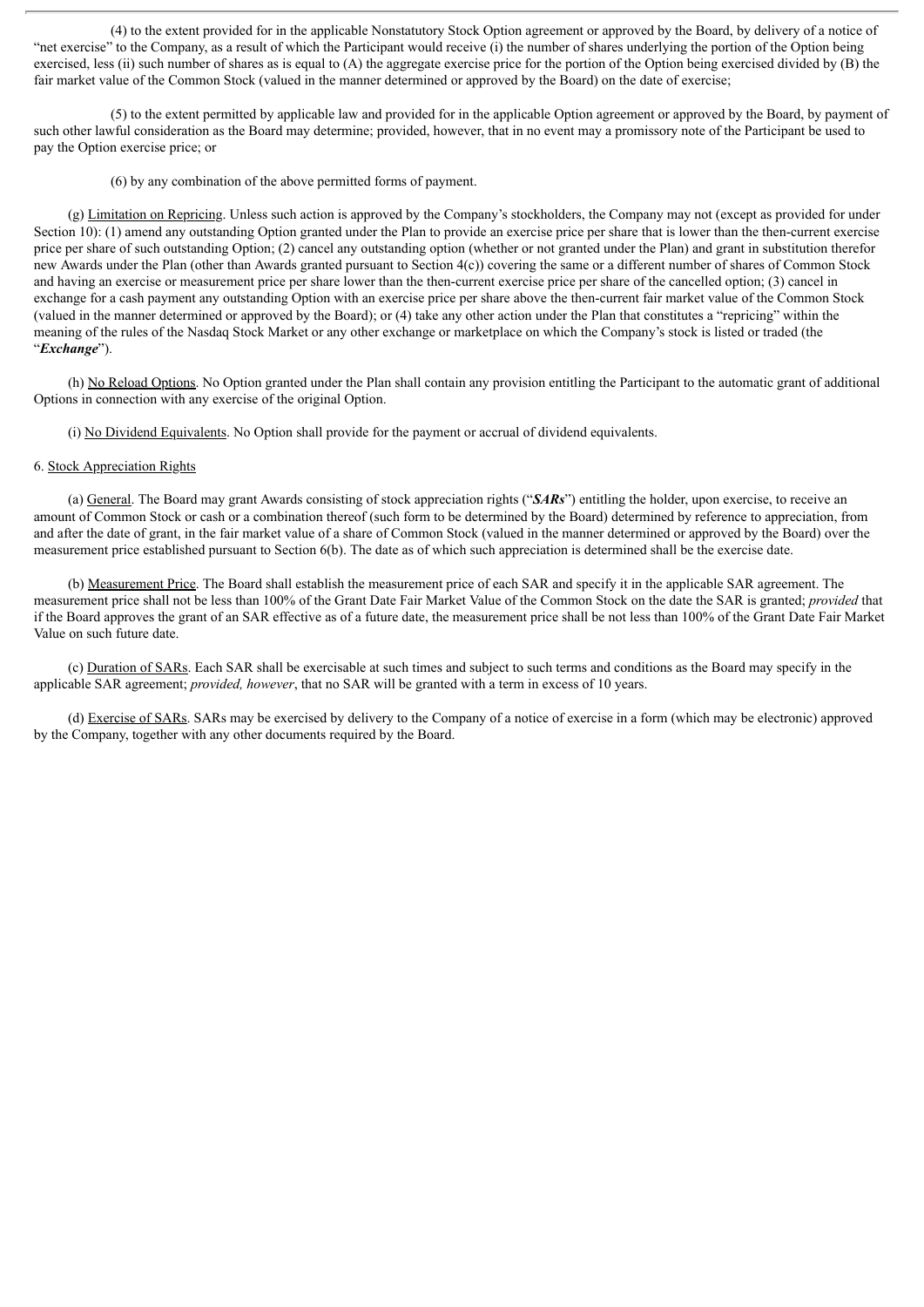(e) Limitation on Repricing. Unless such action is approved by the Company's stockholders, the Company may not (except as provided for under Section 10): (1) amend any outstanding SAR granted under the Plan to provide a measurement price per share that is lower than the then-current measurement price per share of such outstanding SAR; (2) cancel any outstanding SAR (whether or not granted under the Plan) and grant in substitution therefor new Awards under the Plan (other than Awards granted pursuant to Section 4(c)) covering the same or a different number of shares of Common Stock and having an exercise or measurement price per share lower than the then-current measurement price per share of the cancelled SAR; (3) cancel in exchange for a cash payment any outstanding SAR with a measurement price per share above the then-current fair market value of the Common Stock (valued in the manner determined or approved by the Board); or (4) take any other action under the Plan that constitutes a "repricing" within the meaning of the rules of the Exchange.

(f) No Reload SARs. No SAR granted under the Plan shall contain any provision entitling the Participant to the automatic grant of additional SARs in connection with any exercise of the original SAR.

(g) No Dividend Equivalents. No SAR shall provide for the payment or accrual of dividend equivalents.

#### 7. Restricted Stock; RSUs

(a) General. The Board may grant Awards entitling recipients to acquire shares of Common Stock ("*Restricted Stock*"), subject to the right of the Company to repurchase all or part of such shares at their issue price or other stated or formula price (or to require forfeiture of such shares if issued at no cost) from the recipient in the event that conditions specified by the Board in the applicable Award are not satisfied prior to the end of the applicable restriction period or periods established by the Board for such Award. The Board may also grant Restricted Stock Units, entitling the recipient to receive shares of Common Stock or cash to be delivered at the time such Award vests or on a deferred basis ("*RSUs*").

(b) Terms and Conditions for Restricted Stock and RSUs. The Board shall determine the terms and conditions of Restricted Stock and RSUs, including the conditions for vesting and repurchase (or forfeiture) and the issue price, if any.

#### (c) Additional Provisions Relating to Restricted Stock.

(1) Dividends. Any dividends (whether paid in cash, stock or property) declared and paid by the Company with respect to shares of Restricted Stock ("*Unvested Dividends*") shall be paid to the Participant only if and when such shares become free from the restrictions on transferability and forfeitability that apply to such shares. Each payment of Unvested Dividends will be made no later than the end of the calendar year in which the dividends are paid to stockholders of that class of stock or, if later, the 15th day of the third month following the lapsing of the restrictions on transferability and the forfeitability provisions applicable to the underlying shares of Restricted Stock. No interest will be paid on Unvested Dividends.

(2) Stock Certificates/Issuance. The Company may require that any stock certificates issued in respect of shares of Restricted Stock, as well as dividends or distributions paid on such Restricted Stock, shall be deposited in escrow by the Participant, together with a stock power endorsed in blank, with the Company (or its designee) or, alternatively, that such shares be issued in book entry only, in the name of the Participant with appropriate transfer and forfeiture restrictions. At the expiration of the applicable restriction periods, the Company (or such designee) shall deliver the certificates no longer subject to such restrictions (or, to the extent the Restricted Stock was issued in book entry, remove the restrictions) to the Participant or if the Participant has died, to his or her Designated Beneficiary (as defined below).

#### (d) Additional Provisions Relating to RSUs.

(1) Settlement. Upon the vesting of and/or lapsing of any other restrictions with respect to each RSU, the Participant shall be entitled to receive from the Company (i.e., settlement) the number of shares of Common Stock specified in the Award agreement or (if so provided in the applicable Award agreement or otherwise determined by the Board) an amount of cash equal to the fair market value (valued in the manner determined or approved by the Board) of such number of shares or a combination thereof. The Board may provide that settlement of RSUs shall be deferred, on a mandatory basis or at the election of the Participant, in a manner that complies with Section 409A.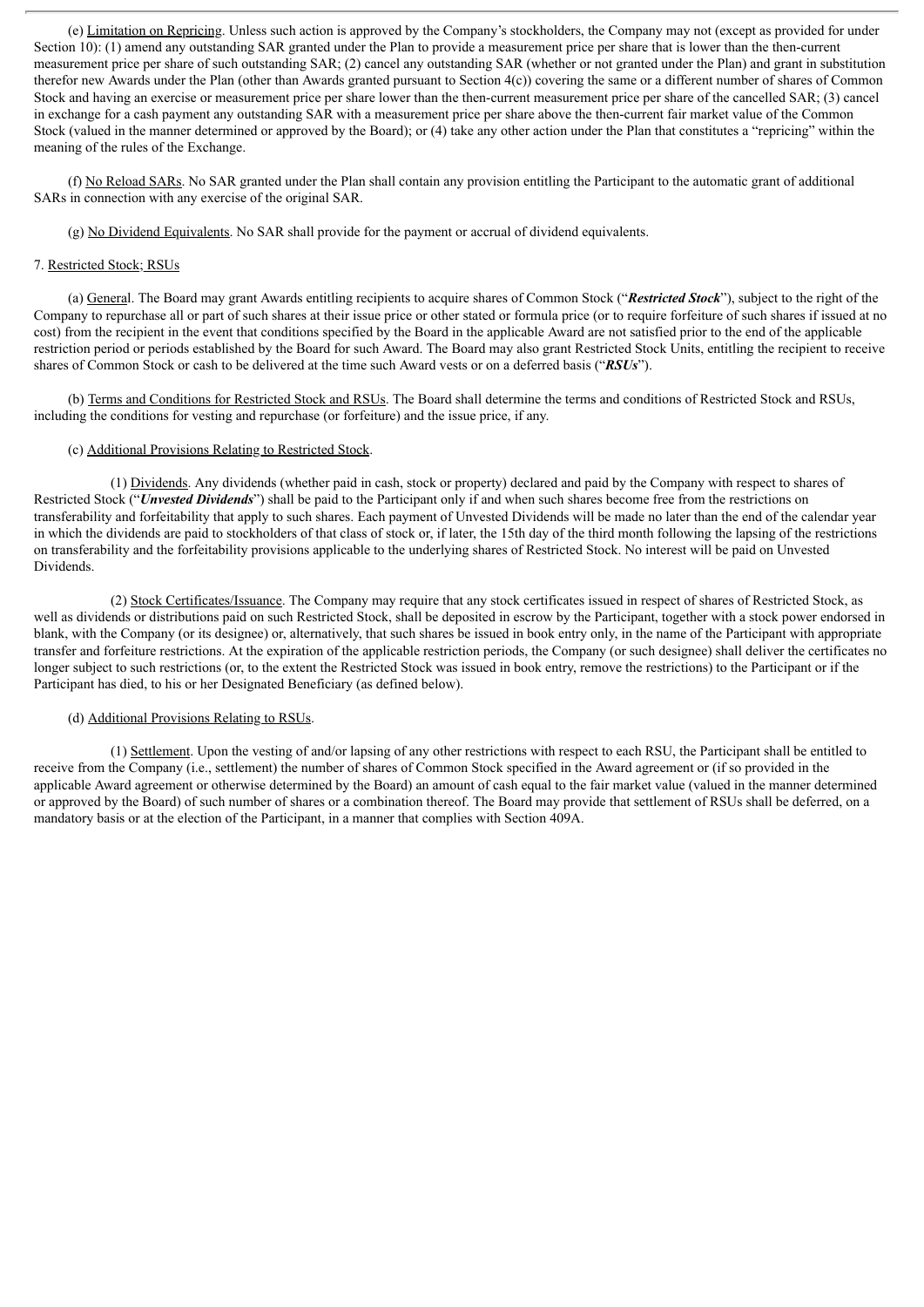#### (2) Voting Rights. A Participant shall have no voting rights with respect to any RSUs.

(3) Dividend Equivalents. The Award agreement for RSUs may provide Participants with the right to receive an amount equal to any dividends or other distributions declared and paid on an equal number of outstanding shares of Common Stock ("*Dividend Equivalents*"). Dividend Equivalents may be credited to an account for the Participant and may be settled in cash and/or shares of Common Stock, in each case to the extent provided in the applicable Award agreement. Dividend Equivalents with respect to RSUs will be subject to the same restrictions on transfer and forfeitability as the RSUs with respect to which paid. No interest will be paid on Dividend Equivalents.

#### 8. Other Stock-Based and Cash-Based Awards

(a) General. The Board may grant other Awards of shares of Common Stock, and other Awards that are valued in whole or in part by reference to, or are otherwise based on, shares of Common Stock or other property ("*Other Stock-Based Awards*"). Such Other Stock-Based Awards shall also be available as a form of payment in the settlement of other Awards granted under the Plan or as payment in lieu of compensation to which a Participant is otherwise entitled. Other Stock-Based Awards may be paid in shares of Common Stock or cash, as the Board shall determine. The Company may also grant Awards denominated in cash rather than shares of Common Stock ("*Cash-Based Awards*").

(b) Terms and Conditions. Subject to the provisions of the Plan, the Board shall determine the terms and conditions of each Other Stock-Based Award or Cash-Based Award, including any purchase price applicable thereto.

(c) Dividend Equivalents. The Award agreement for an Other Stock-Based Award may provide Participants with the right to receive Dividend Equivalents. Dividend Equivalents may be credited to an account for the Participant and may be settled in cash and/or shares of Common Stock, in each case to the extent provided in the applicable Award agreement. Dividend Equivalents with respect to Other-Stock Based Awards will be subject to the same restrictions on transfer and forfeitability as the Other Stock-Based Award with respect to which paid. No interest will be paid on Dividend Equivalents.

#### 9. Performance Awards.

(a) Grants. Awards under the Plan may be made subject to the achievement of performance goals pursuant to this Section 9 ("*Performance Awards*").

(b) Performance Measures. The Board may specify that the degree of granting, vesting and/or payout of any Performance Award shall be subject to the achievement of one or more performance measures established by the Board, which may be based on the relative or absolute attainment of specified levels of one or any combination of the following, and which may be determined pursuant to generally accepted accounting principles ("GAAP") or on a non-GAAP basis, as determined by the Board: (i) the entry into an arrangement or agreement with a third party for the development, commercialization, marketing or distribution of products, services or technologies, or for conducting a research program to discover and develop a product, service or technology, and/or the achievement of milestones under such arrangement or agreement, including events that trigger an obligation or payment right; (ii) achievement of domestic and international regulatory milestones, including the submission of filings required to advance products, services and technologies in clinical development and the achievement of approvals by regulatory authorities relating to the commercialization of products, services and technologies; (iii) the achievement of discovery, preclinical and clinical stage scientific objectives, discoveries or inventions for products, services and technologies under research and development; (iv) the entry into or completion of a phase of clinical development for any product, service or technology, such as the entry into or completion of phase 1, 2 and/or 3 clinical trials; (v) the consummation of debt or equity financing transactions, or acquisitions of business, technologies and assets; (vi) new product or service releases; (vii) the achievement of qualitative or quantitative performance measures set forth in operating plans approved by the Board from time to time; (viii) specified levels of product sales, net income, earnings before or after discontinued operations, interest, taxes, depreciation and/or amortization, operating profit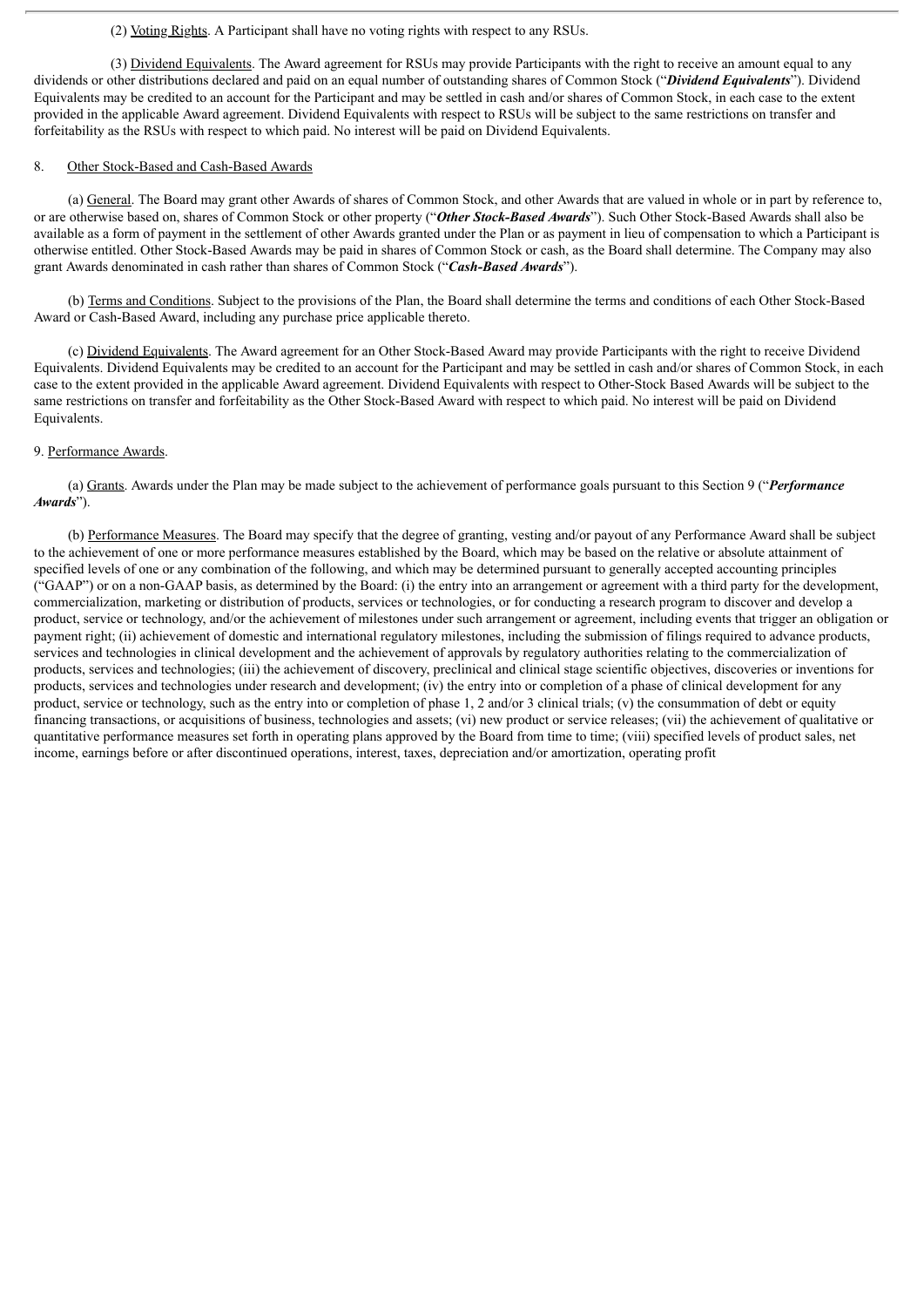before or after discontinued operations and/or taxes, sales, sales growth, earnings growth, cash flow or cash position, gross margins, stock price, market share, return on sales, assets, equity or investment; (ix) improvement of financial ratings; (x) achievement of balance sheet or income statement objectives; (xi) total stockholder return or stock price; (xii) other comparable measures of financial and operational performance; and/ or (xiii) any other measure selected by the Board. Such goals may reflect absolute entity or business unit performance or a relative comparison to the performance of a peer group of entities or other external measure of the selected performance criteria and may be absolute in their terms or measured against or in relationship to other companies comparably, similarly or otherwise situated. The Board may specify that such performance measures shall be adjusted to exclude any one or more of: (I) extraordinary items; (II) gains or losses on the dispositions of discontinued operations; (III) the cumulative effects of changes in accounting principles; (IV) the writedown of any asset; (V) fluctuation in foreign currency exchange rates; (VI) charges for restructuring and rationalization programs; (VII) non-cash, mark-to-market adjustments on derivative instruments; (VIII) amortization of purchased intangibles; (IX) the net impact of tax rate changes; (X) non-cash asset impairment charges; (XI) gains on extinguishment of the tax receivable agreement; and (XII) any other factors as the Board may determine. Such performance measures: (A) may vary by Participant and may be different for different Awards; (B) may be particular to a Participant or the department, branch, line of business, subsidiary or other unit in which the Participant works and may cover such period as may be specified by the Board; and (C) may cover such period as may be specified by the Board. The Board shall have the authority to make equitable adjustments to the performance goals in recognition of unusual or non-recurring events affecting the Company or the financial statements of the Company, in response to changes in applicable laws or regulations or to account for items of gain, loss or expense determined to be extraordinary or unusual in nature or infrequent in occurrence or related to the disposal of a segment of a business or related to a change in accounting principles.

(c) Adjustments. The Board may adjust the cash or number of shares payable pursuant to such Performance Award, and the Board may, at any time, waive the achievement of the applicable performance measures.

(d) Dividends; Dividend Equivalents. Notwithstanding its designation as a Performance Award, no Option or SAR shall provide for the payment or accrual of dividend equivalents in accordance with Sections 5(i) and 6(g), as applicable, any dividends declared and paid by the Company with respect to shares of Restricted Stock shall be subject to Section 7(c)(i), and any right to receive Dividend Equivalents on an award of RSUs and Other Stock-Based Awards shall be subject to Sections  $7(d)(1)$  and  $8(c)$ , as applicable.

#### 10. Adjustments for Changes in Common Stock and Certain Other Events

(a) Changes in Capitalization. In the event of any stock split, reverse stock split, stock dividend, recapitalization, combination of shares, reclassification of shares, spin-off or other similar change in capitalization or event, or any dividend or distribution to holders of Common Stock other than an ordinary cash dividend, (i) the number and class of securities available under the Plan, (ii) the share counting rules set forth in Section 4(a), (iii) the number and class of securities and exercise price per share of each outstanding Option, (iv) the share and per-share provisions and the measurement price of each outstanding SAR, (v) the number of shares subject to and the repurchase price per share subject to each outstanding award of Restricted Stock and (vi) the share and per-share-related provisions and the purchase price, if any, of each outstanding RSU and each Other Stock-Based Award, shall be equitably adjusted by the Company (or substituted Awards may be made, if applicable) in the manner determined by the Board. Without limiting the generality of the foregoing, in the event the Company effects a split of the Common Stock by means of a stock dividend and the exercise price of and the number of shares subject to an outstanding Option are adjusted as of the date of the distribution of the dividend (rather than as of the record date for such dividend), then an optionee who exercises an Option between the record date and the distribution date for such stock dividend shall be entitled to receive, on the distribution date, the stock dividend with respect to the shares of Common Stock acquired upon such Option exercise, notwithstanding the fact that such shares were not outstanding as of the close of business on the record date for such stock dividend.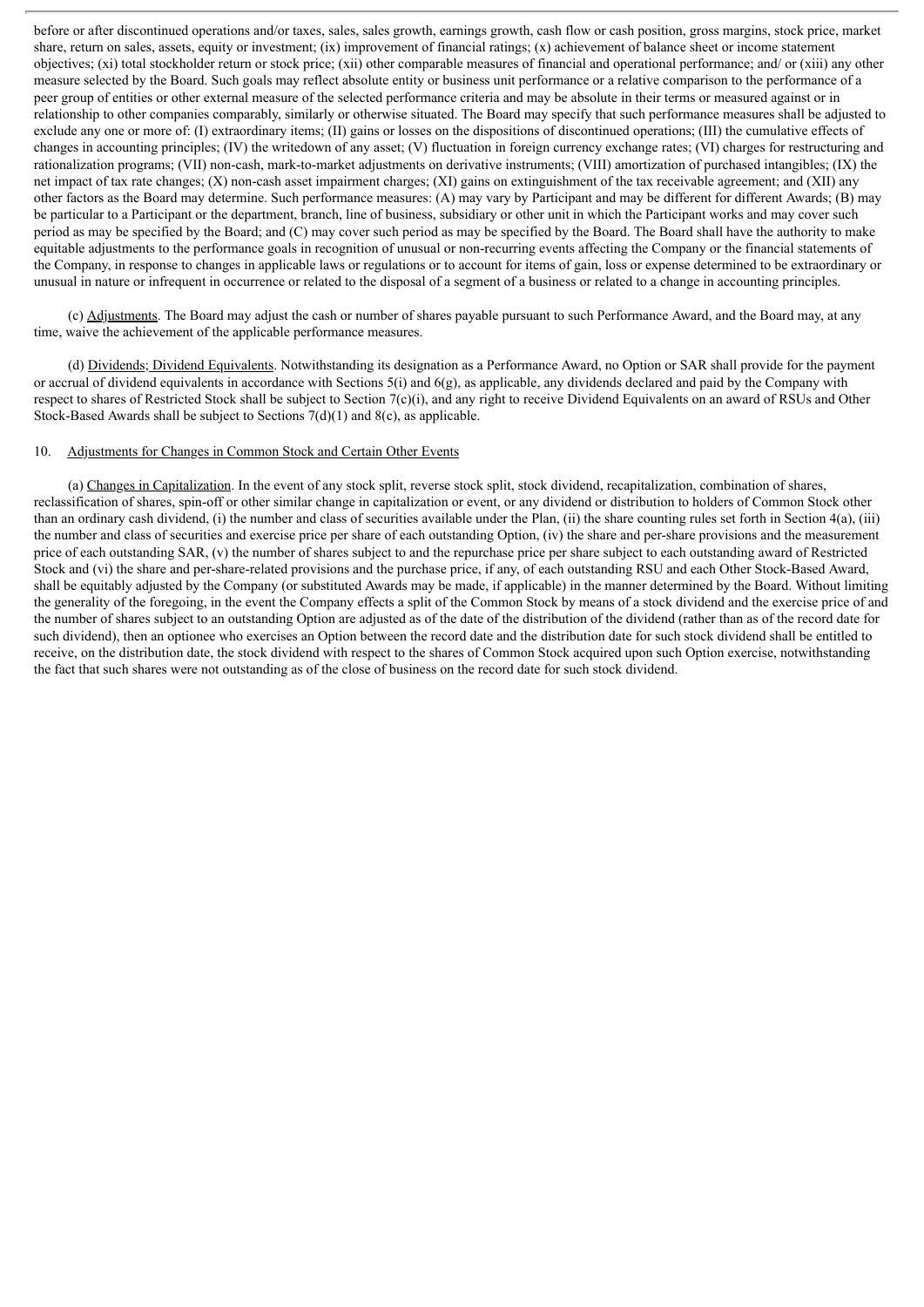#### (b) Reorganization Events.

(1) Definition. A "*Reorganization Event*" shall mean: (a) any merger or consolidation of the Company with or into another entity as a result of which all of the Common Stock of the Company is converted into or exchanged for the right to receive cash, securities or other property or is canceled, (b) any transfer or disposition of all of the Common Stock of the Company for cash, securities or other property pursuant to a share exchange or other transaction or (c) any liquidation or dissolution of the Company.

#### (2) Consequences of a Reorganization Event on Awards Other than Restricted Stock.

(A) In connection with a Reorganization Event, the Board may take any one or more of the following actions as to all or any (or any portion of) outstanding Awards other than Restricted Stock on such terms as the Board determines (except to the extent specifically provided otherwise in an applicable Award agreement or another agreement between the Company and the Participant):

(i) provide that such Awards shall be assumed, or substantially equivalent Awards shall be substituted, by the acquiring or succeeding corporation (or an affiliate thereof);

(ii) upon written notice to a Participant, provide that all of the Participant's unvested Awards will be forfeited immediately prior to the consummation of such Reorganization Event and/ or that all of the Participant's unexercised Awards will terminate immediately prior to the consummation of such Reorganization Event unless exercised by the Participant (to the extent then exercisable) within a specified period following the date of such notice;

(iii) provide that outstanding Awards shall become exercisable, realizable or deliverable, or restrictions applicable to an Award shall lapse, in whole or in part prior to or upon such Reorganization Event;

(iv) in the event of a Reorganization Event under the terms of which holders of Common Stock will receive upon consummation thereof a cash payment for each share surrendered in the Reorganization Event (the "*Acquisition Price*"), make or provide for a cash payment to Participants with respect to each Award held by a Participant equal to (A) the number of shares of Common Stock subject to the vested portion of the Award (after giving effect to any acceleration of vesting that occurs upon or immediately prior to such Reorganization Event) multiplied by (B) the excess, if any, of (I) the Acquisition Price over (II) the exercise, measurement or purchase price of such Award and any applicable tax withholdings, in exchange for the termination of such Award, *provided,* that if the Acquisition Price per share (as determined by the Board) does not exceed the exercise price of such Award, then the Award shall be canceled without any payment of consideration therefor;

(v) provide that, in connection with a liquidation or dissolution of the Company, Awards shall convert into the right to receive liquidation proceeds (if applicable, net of the exercise, measurement or purchase price thereof and any applicable tax withholdings); and

#### (vi) any combination of the foregoing.

In taking any of the actions permitted under this Section 10(b)(2)(A), the Board shall not be obligated by the Plan to treat all Awards, all Awards held by a Participant, or all Awards of the same type, identically.

(B) Notwithstanding the terms of Section  $10(b)(2)(A)(i)$ , in the case of outstanding RSUs that are subject to Section 409A: (i) if the applicable RSU agreement provides that the RSUs shall be settled upon a "change in control event" within the meaning of Treasury Regulation Section 1.409A-3(i)(5)(i), and the Reorganization Event constitutes such a "change in control event", then no assumption or substitution shall be permitted pursuant to Section  $10(b)(2)(A)(i)$  and the RSUs shall instead be settled in accordance with the terms of the applicable RSU agreement; and (ii) the Board may only undertake the actions set forth in clauses (iii), (iv) or (v) of Section  $10(b)(2)(A)$  if the Reorganization Event constitutes a "change in control event" as defined under Treasury Regulation Section 1.409A-3(i)(5)(i) and such action is permitted or required by Section 409A; if the Reorganization Event is not a "change in control event" as so defined or such action is not permitted or required by Section 409A, and the acquiring or succeeding corporation does not assume or substitute the RSUs pursuant to clause (i) of Section  $10(b)(2)(A)$ , then the unvested RSUs shall terminate immediately prior to the consummation of the Reorganization Event without any payment in exchange therefor.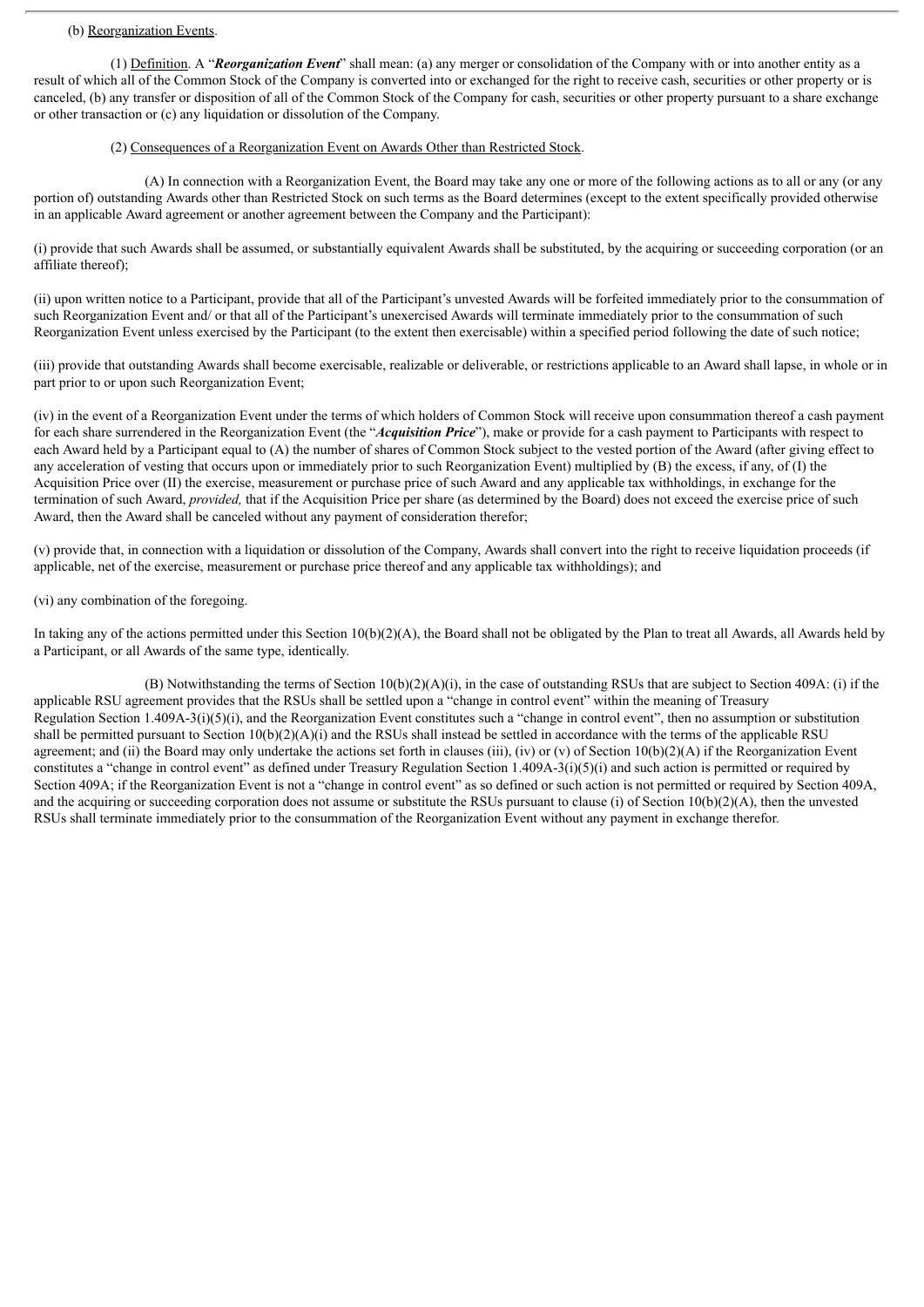(C) For purposes of Section  $10(b)(2)(A)(i)$ , an Award (other than Restricted Stock) shall be considered assumed if, following consummation of the Reorganization Event, such Award confers the right to purchase or receive pursuant to the terms of such Award, for each share of Common Stock subject to the Award immediately prior to the consummation of the Reorganization Event, the consideration (whether cash, securities or other property) received as a result of the Reorganization Event by holders of Common Stock for each share of Common Stock held immediately prior to the consummation of the Reorganization Event (and if holders were offered a choice of consideration, the type of consideration chosen by the holders of a majority of the outstanding shares of Common Stock); *provided, however*, that if the consideration received as a result of the Reorganization Event is not solely common stock of the acquiring or succeeding corporation (or an affiliate thereof), the Company may, with the consent of the acquiring or succeeding corporation, provide for the consideration to be received upon the exercise or settlement of the Award to consist solely of such number of shares of common stock of the acquiring or succeeding corporation (or an affiliate thereof) that the Board determined to be equivalent in value (as of the date of such determination or another date specified by the Board) to the per share consideration received by holders of outstanding shares of Common Stock as a result of the Reorganization Event.

(D) The Board may impose a limitation on the ability of Participants holding Options and/or SARs to exercise their Awards for the minimum number of days prior to the closing of the Reorganization Event as is reasonably necessary to facilitate the orderly closing of the Reorganization Event. The Company shall provide reasonable notice to Participants of any such limitation on exercise.

(3) Consequences of a Reorganization Event on Restricted Stock. Upon the occurrence of a Reorganization Event other than a liquidation or dissolution of the Company, the repurchase and other rights of the Company with respect to outstanding Restricted Stock shall inure to the benefit of the Company's successor and shall, unless the Board determines otherwise, apply to the cash, securities or other property which the Common Stock was converted into or exchanged for pursuant to such Reorganization Event in the same manner and to the same extent as they applied to such Restricted Stock; *provided, however*, that the Board may either provide for termination or deemed satisfaction of such repurchase or other rights under the instrument evidencing any Restricted Stock or any other agreement between a Participant and the Company, either initially or by amendment, or provide for forfeiture of such Restricted Stock if issued at no cost. Upon the occurrence of a Reorganization Event involving the liquidation or dissolution of the Company, except to the extent specifically provided to the contrary in the instrument evidencing any Restricted Stock or any other agreement between a Participant and the Company, all restrictions and conditions on all Restricted Stock then outstanding shall automatically be deemed terminated or satisfied.

#### 11. General Provisions Applicable to Awards

(a) Transferability of Awards. Awards shall not be sold, assigned, transferred, pledged or otherwise encumbered by a Participant, either voluntarily or by operation of law, except by will or the laws of descent and distribution or, other than in the case of an Incentive Stock Option, pursuant to a qualified domestic relations order, and, during the life of the Participant, shall be exercisable only by the Participant; *provided,* however, that, except with respect to Awards subject to Section 409A and Incentive Stock Options, the Board may permit or provide in an Award for the gratuitous transfer of the Award by the Participant to or for the benefit of any immediate family member, family trust or other entity established for the benefit of the Participant and/or an immediate family member thereof if the Company would be eligible to use a Form S-8 under the Securities Act for the registration of the sale of the Common Stock subject to such Award to such proposed transferee; *provided further*, that the Company shall not be required to recognize any such permitted transfer until such time as such permitted transferee shall, as a condition to such transfer, deliver to the Company a written instrument in form and substance satisfactory to the Company confirming that such transferee shall be bound by all of the terms and conditions of the Award. References to a Participant, to the extent relevant in the context, shall include references to authorized transferees. For the avoidance of doubt, nothing contained in this Section 11(a) shall be deemed to restrict a transfer to the Company.

(b) Documentation. Each Award shall be evidenced in such form (written, electronic or otherwise) as the Board shall determine. Each Award may contain terms and conditions in addition to those set forth in the Plan.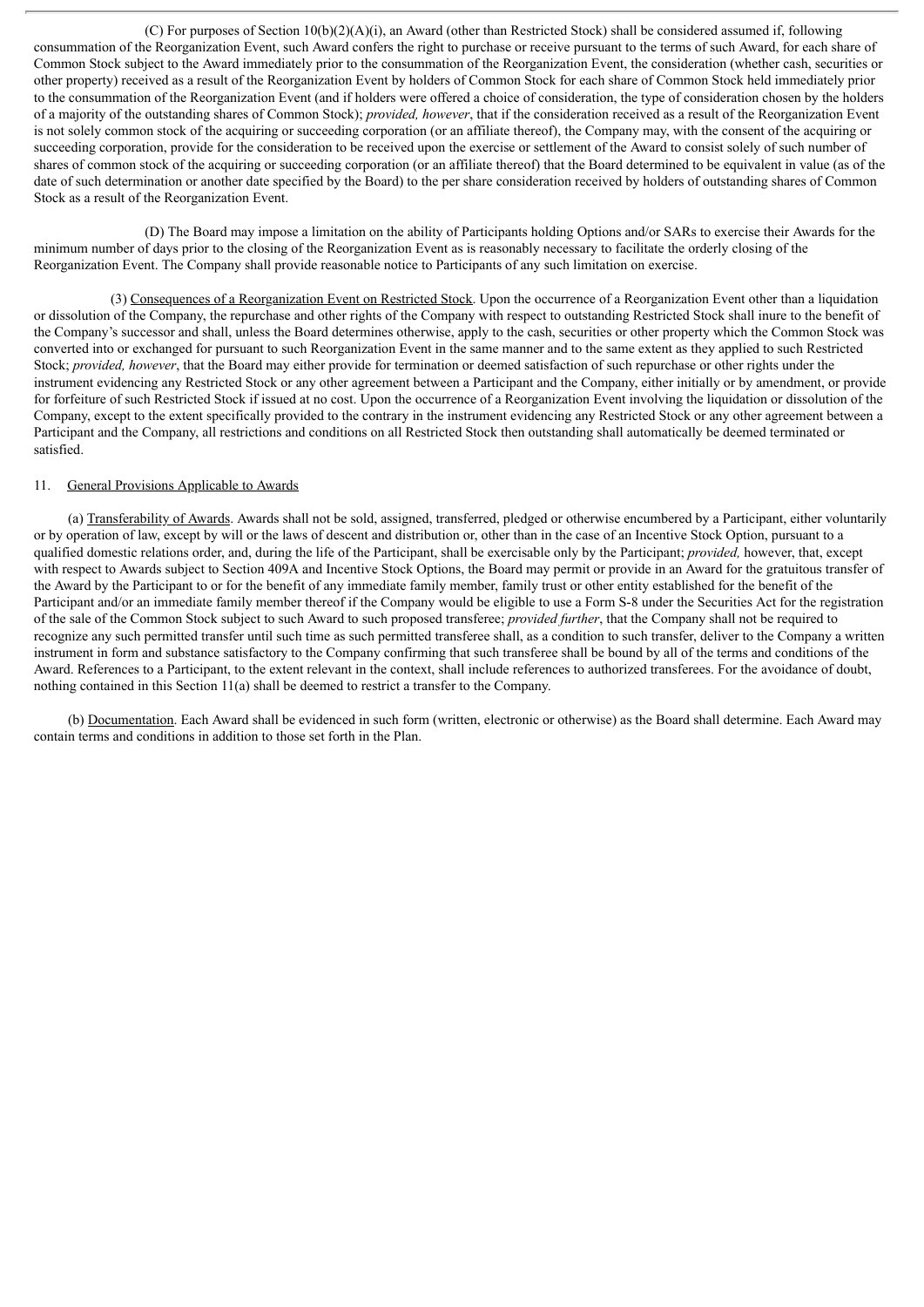(c) Termination of Status. The Board shall determine the effect on an Award of the disability, death, termination or other cessation of employment or service, authorized leave of absence or other change in the employment or other service status of a Participant and the extent to which, and the period during which, the Participant, or the Participant's legal representative, conservator, guardian or Designated Beneficiary, may exercise rights, or receive any benefits, under an Award. "*Designated Beneficiary*" means (i) the beneficiary designated, in a manner determined by the Board, by a Participant to receive amounts due or exercise rights of the Participant in the event of the Participant's death or (ii) in the absence of an effective designation by a Participant, the Participant's estate.

(d) Withholding. The Participant must satisfy all applicable federal, state, and local or other income and employment tax withholding obligations before the Company will deliver stock certificates or otherwise recognize ownership of Common Stock under an Award. The Company may elect to satisfy the withholding obligations through additional withholding on salary or wages. If the Company elects not to or cannot withhold from other compensation, the Participant must pay the Company the full amount, if any, required for withholding or have a broker tender to the Company cash equal to the withholding obligations. Payment of withholding obligations is due before the Company will issue any shares on exercise, vesting or release from forfeiture of an Award or at the same time as payment of the exercise or purchase price, unless the Company determines otherwise. If provided for in an Award or approved by the Board, a Participant may satisfy the tax obligations in whole or in part by delivery (either by actual delivery or attestation) of shares of Common Stock, including shares retained from the Award creating the tax obligation, valued at their fair market value (valued in the manner determined or approved by the Company); *provided, however*, except as otherwise provided by the Board, that the total tax withholding where stock is being used to satisfy such tax obligations cannot exceed the Company's minimum statutory withholding obligations (based on minimum statutory withholding rates for federal and state tax purposes, including payroll taxes, that are applicable to such supplemental taxable income), except that, to the extent that the Company is able to retain shares of Common Stock having a fair market value (determined or approved by the Company) that exceeds the statutory minimum applicable withholding tax without financial accounting implications or the Company is withholding in a jurisdiction that does not have a statutory minimum withholding tax, the Company may retain such number of shares of Common Stock (up to the number of shares having a fair market value equal to the maximum individual statutory rate of tax (determined or approved by, the Company)) as the Company shall determine to be necessary to satisfy the tax liability associated with any Award. Shares used to satisfy tax withholding requirements cannot be subject to any repurchase, forfeiture, unfulfilled vesting or other similar requirements.

(e) Amendment of Award. Except as otherwise provided in Sections 5(g) and 6(e) with respect to repricings, Section 12(d) with respect to amendments to the Plan and Section 11(g) with respect to the minimum vesting period for an Award, the Board may amend, modify or terminate any outstanding Award, including but not limited to, substituting therefor another Award of the same or a different type, changing the date of exercise or realization, and converting an Incentive Stock Option to a Nonstatutory Stock Option. The Participant's consent to such action shall be required unless (i) the Board determines that the action, taking into account any related action, does not materially and adversely affect the Participant's rights under the Plan or (ii) the change is permitted under Section 10.

(f) Conditions on Delivery of Stock. The Company will not be obligated to deliver any shares of Common Stock pursuant to the Plan or to remove restrictions from shares previously issued or delivered under the Plan until (i) all conditions of the Award have been met or removed to the satisfaction of the Company, (ii) in the opinion of the Company's counsel, all other legal matters in connection with the issuance and delivery of such shares have been satisfied, including any applicable securities laws and regulations and any applicable stock exchange or stock market rules and regulations, and (iii) the Participant has executed and delivered to the Company such representations or agreements as the Company may consider appropriate to satisfy the requirements of any applicable laws, rules or regulations.

(g) Limitations on Vesting. Subject to Section 11(h), no Award shall vest earlier than the first anniversary of its date of grant, unless such Award is granted in lieu of salary, bonus or other compensation otherwise earned by or payable to the Participant. The foregoing sentence shall not apply to Awards granted, in the aggregate, for up to 5% of the maximum number of authorized shares set forth in Section 4(a).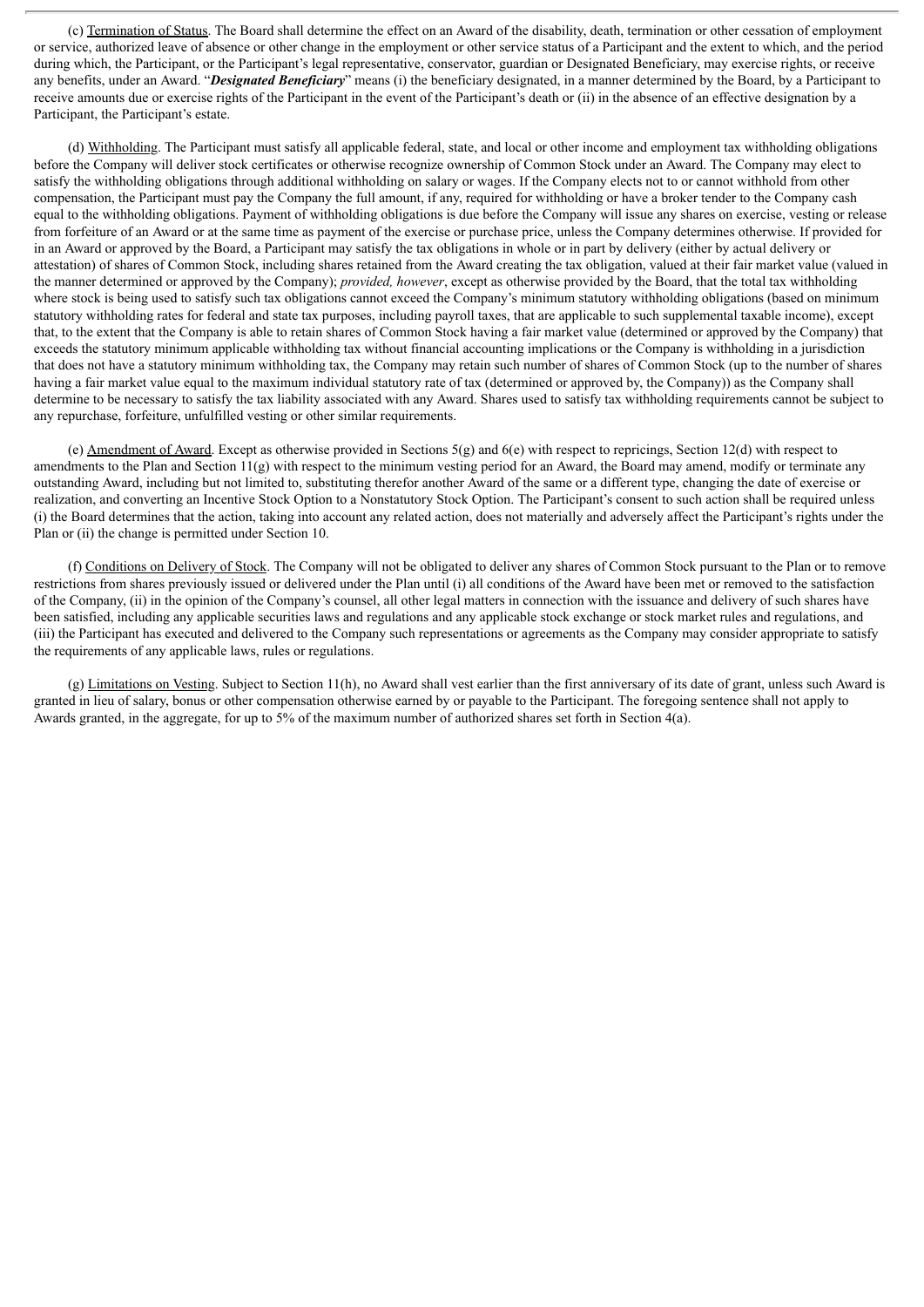(h) Acceleration. The Board may at any time provide that any Award shall become immediately exercisable in whole or in part, free from some or all restrictions or conditions or otherwise realizable in whole or in part, as the case may be.

#### 12. Miscellaneous

(a) No Right To Employment or Other Status. No person shall have any claim or right to be granted an Award by virtue of the adoption of the Plan, and the grant of an Award shall not be construed as giving a Participant the right to continued employment or any other relationship with the Company. The Company expressly reserves the right at any time to dismiss or otherwise terminate its relationship with a Participant free from any liability or claim under the Plan, except as expressly provided in the applicable Award.

(b) No Rights As Stockholder; Clawback. Subject to the provisions of the applicable Award, no Participant or Designated Beneficiary shall have any rights as a stockholder with respect to any shares of Common Stock to be issued with respect to an Award until becoming the record holder of such shares. In accepting an Award under the Plan, the Participant agrees to be bound by any clawback policy that the Company has in effect or may adopt in the future.

(c) Effective Date and Term of Plan. The Plan shall become effective on the Effective Date. No Awards shall be granted under the Plan after the expiration of 10 years from the Effective Date, but Awards previously granted may extend beyond that date.

(d) Amendment of Plan. The Board may amend, suspend or terminate the Plan or any portion thereof at any time provided that (i) neither Section  $5(g)$  nor Section  $6(e)$  requiring stockholder approval of any Option or SAR repricing may be amended without stockholder approval; (ii) no amendment that would require stockholder approval under the rules of the national securities exchange on which the Company then maintains its primary listing will be effective unless and until the Company's stockholders approve such amendment; and (iii) if the national securities exchange on which the Company then maintains its primary listing does not have rules regarding when stockholder approval of amendments to equity compensation plans is required (or if the Company's Common Stock is not then listed on any national securities exchange), then no amendment to the Plan (A) materially increasing the number of shares authorized under the Plan (other than pursuant to Section 4(c) or 10), (B) expanding the types of Awards that may be granted under the Plan, or (C) materially expanding the class of participants eligible to participate in the Plan shall be effective unless and until the Company's stockholders approve such amendment. In addition, if at any time the approval of the Company's stockholders is required as to any other modification or amendment under Section 422 of the Code or any successor provision with respect to Incentive Stock Options, the Board may not effect such modification or amendment without such approval. Unless otherwise specified in the amendment, any amendment to the Plan adopted in accordance with this Section 12(d) shall apply to, and be binding on the holders of, all Awards outstanding under the Plan at the time the amendment is adopted, provided the Board determines that such amendment, taking into account any related action, does not materially and adversely affect the rights of Participants under the Plan. No Award shall be made that is conditioned upon stockholder approval of any amendment to the Plan unless the Award provides that (i) it will terminate or be forfeited if stockholder approval of such amendment is not obtained within no more than 12 months from the date of grant and (2) it may not be exercised or settled (or otherwise result in the issuance of Common Stock) prior to such stockholder approval.

(e) Authorization of Sub-Plans (including for Grants to non-U.S. Employees). The Board may from time to time establish one or more sub-plans under the Plan for purposes of satisfying applicable securities, tax or other laws of various jurisdictions. The Board shall establish such sub-plans by adopting supplements to the Plan containing (i) such limitations on the Board's discretion under the Plan as the Board deems necessary or desirable or (ii) such additional terms and conditions not otherwise inconsistent with the Plan as the Board shall deem necessary or desirable. All supplements adopted by the Board shall be deemed to be part of the Plan, but each supplement shall apply only to Participants within the affected jurisdiction and the Company shall not be required to provide copies of any supplement to Participants in any jurisdiction which is not the subject of such supplement.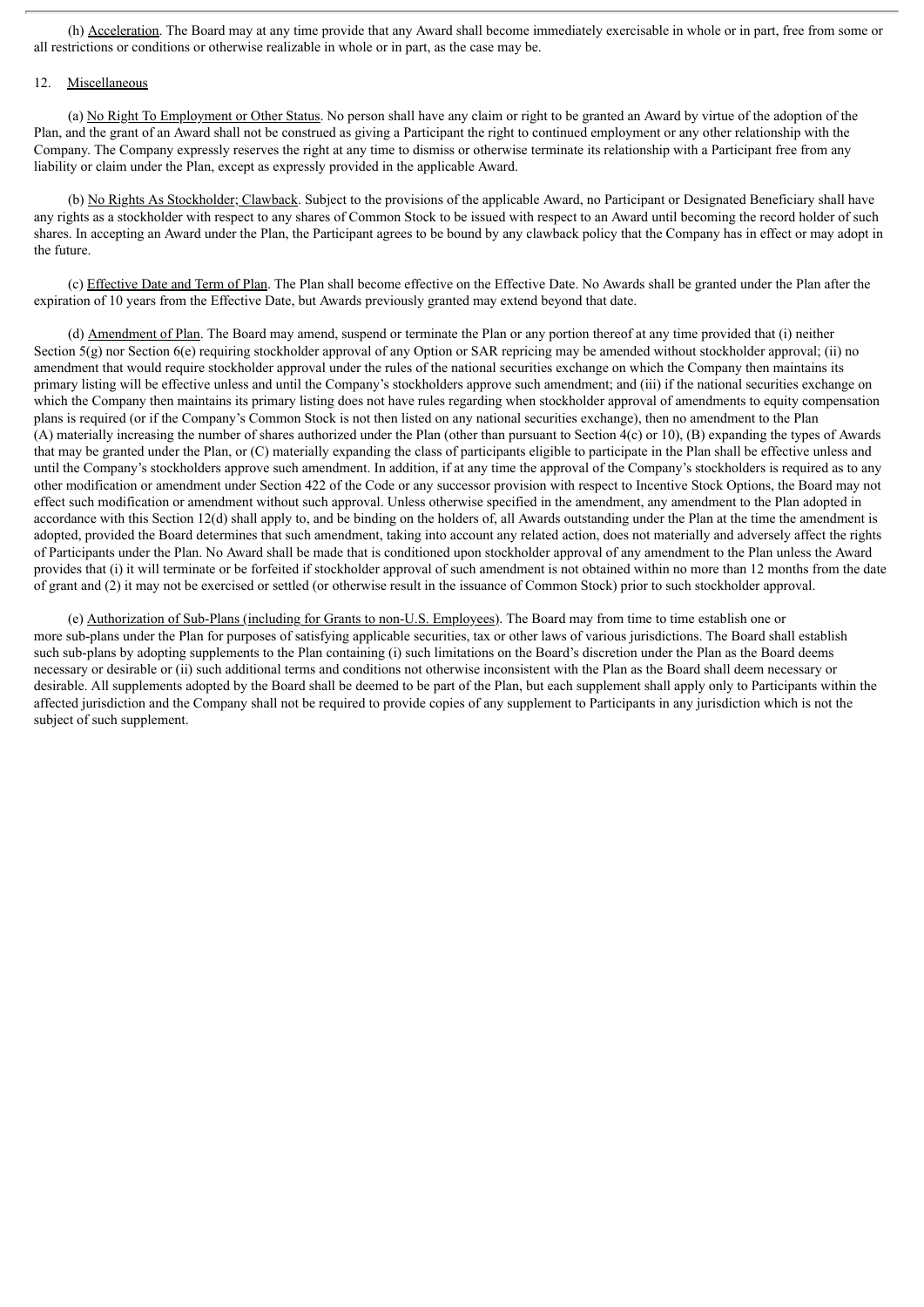(f) Compliance with Section 409A. If and to the extent (i) any portion of any payment, compensation or other benefit provided to a Participant in connection with his or her employment termination constitutes "nonqualified deferred compensation" within the meaning of Section 409A and (ii) the Participant is a specified employee as defined in Section  $409A(a)(2)(B)(i)$  of the Code, in each case as determined by the Company in accordance with its procedures, by which determinations the Participant (through accepting the Award) agrees that to be bound, such portion of the payment, compensation or other benefit shall not be paid before the day that is six months plus one day after the date of "separation from service" (as determined under Section 409A) (the "*New Payment Date*"), except as Section 409A may then permit. The aggregate of any payments that otherwise would have been paid to the Participant during the period between the date of separation from service and the New Payment Date shall be paid to the Participant in a lump sum on such New Payment Date, and any remaining payments will be paid on their original schedule.

The Company makes no representations or warranty and shall have no liability to the Participant or any other person if any provisions of or payments, compensation or other benefits under the Plan are determined to constitute nonqualified deferred compensation subject to Section 409A but do not to satisfy the conditions of that section.

(g) Limitations on Liability. Notwithstanding any other provisions of the Plan, no individual acting as a director, officer, employee or agent of the Company will be liable to any Participant, former Participant, spouse, beneficiary, or any other person for any claim, loss, liability, or expense incurred in connection with the Plan, nor will such individual be personally liable with respect to the Plan because of any contract or other instrument such individual executes in his or her capacity as a director, officer, employee or agent of the Company. The Company will indemnify and hold harmless each director, officer, employee or agent of the Company to whom any duty or power relating to the administration or interpretation of the Plan has been or will be delegated, against any cost or expense (including attorneys' fees) or liability (including any sum paid in settlement of a claim with the Board's approval) arising out of any act or omission to act concerning the Plan unless arising out of such person's own fraud or bad faith.

(h) Governing Law. The provisions of the Plan and all Awards made hereunder shall be governed by and interpreted in accordance with the laws of the State of Delaware, excluding choice-of-law principles of the law of such state that would require the application of the laws of a jurisdiction other than the State of Delaware.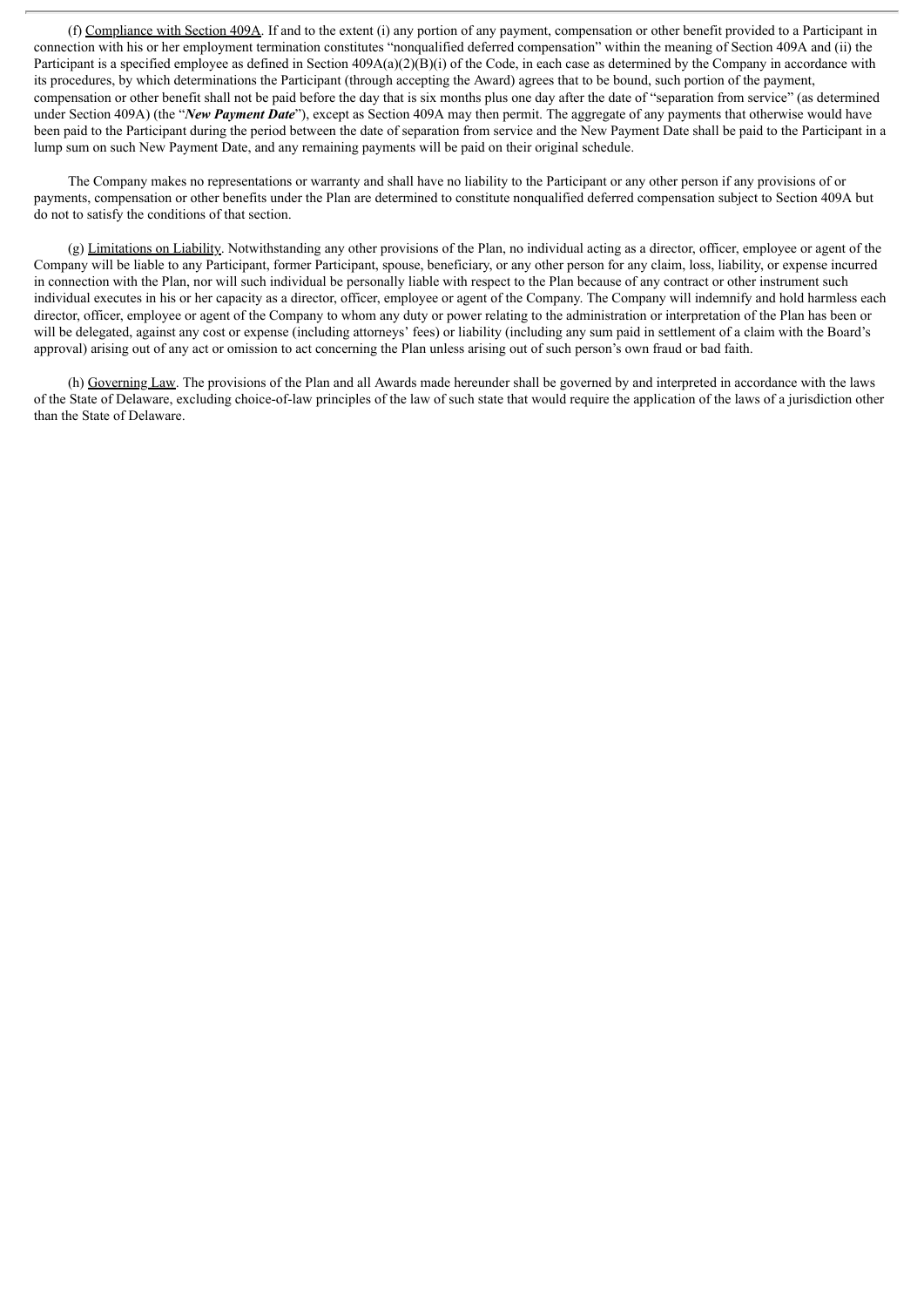#### EPIZYME, INC.

#### 2013 EMPLOYEE STOCK PURCHASE PLAN

#### (as amended May 17, 2022; effective September 1, 2022)

<span id="page-17-0"></span>The purpose of this Plan is to provide eligible employees of Epizyme, Inc. (the "Company") and certain of its subsidiaries with opportunities to purchase shares of the Company's common stock, \$0.0001 par value (the "Common Stock"), commencing on August 1, 2013. Subject to adjustment under Section 15 hereof, the number of shares of Common Stock that have been approved for this purpose is 2,500,000 shares of Common Stock. This Plan is intended to qualify as an "employee stock purchase plan" as defined in Section 423 of the Internal Revenue Code of 1986, as amended (the "Code"), and the regulations issued thereunder, and shall be interpreted consistent therewith.

1. Administration. The Plan will be administered by the Board of Directors (the "Board") or by a Committee appointed by the Board (the "Committee"). The Board or the Committee has authority to make rules and regulations for the administration of the Plan and its interpretation and decisions with regard thereto shall be final and conclusive.

2. Eligibility. All employees of the Company and all employees of any subsidiary of the Company (as defined in Section 424(f) of the Code) designated by the Board or the Committee from time to time (a "Designated Subsidiary"), are eligible to participate in any one or more of the offerings of Options (as defined in Section 9) to purchase Common Stock under the Plan provided that:

(a) they are customarily employed by the Company or a Designated Subsidiary for more than 20 hours a week and for more than five months in a calendar year; and

(b) they are employees of the Company or a Designated Subsidiary on the first day of the applicable Plan Period (as defined below).

No employee may be granted an Option hereunder if such employee, immediately after the Option is granted, owns 5% or more of the total combined voting power or value of the stock of the Company or any subsidiary. For purposes of the preceding sentence, the attribution rules of Section 424(d) of the Code shall apply in determining the stock ownership of an employee, and all stock that the employee has a contractual right to purchase shall be treated as stock owned by the employee.

The Company retains the discretion to determine which eligible employees may participate in an offering pursuant to and consistent with Treasury Regulation Sections 1.423-2(e) and (f).

3. Offerings. The Company will make one or more offerings ("Offerings") to employees to purchase stock under this Plan. Offerings will begin each February 1 and August 1, which will begin a six-month period (a "Plan Period") during which payroll deductions will be made and held for the purchase of Common Stock at the end of the Plan Period. The Board or the Committee may, at its discretion, choose a different Plan Period of not more than twelve (12) months for subsequent Offerings and/or choose a different commencement date for Offerings under the Plan. Notwithstanding anything to the contrary, the first Plan Period shall begin on August 1, 2013 and shall end on January 31, 2014.

4. Participation. An employee eligible on the first day of a Plan Period of any Offering may participate in such Offering by completing and forwarding either a written or electronic payroll deduction authorization form to the employee's appropriate payroll office at least 15 days prior to the commencement of the applicable Plan Period. The form will authorize a regular payroll deduction from the Compensation received by the employee during the Plan Period. Unless an employee files a new form or withdraws from the Plan, his deductions and purchases will continue at the same rate for future Offerings under the Plan as long as the Plan remains in effect. The term "Compensation" means the amount of money reportable on the employee's Federal Income Tax Withholding Statement, excluding allowances and reimbursements for expenses such as relocation expenses or travel allowances, income or gains associated with the grant or vesting of restricted stock, income or gains on the exercise of Company stock options or stock appreciation rights, and similar items, whether or not shown or separately identified on the employee's Federal Income Tax Withholding Statement, but including overtime, shift premium, incentive or bonus awards and, in the case of salespersons, sales commissions to the extent determined by the Board or the Committee.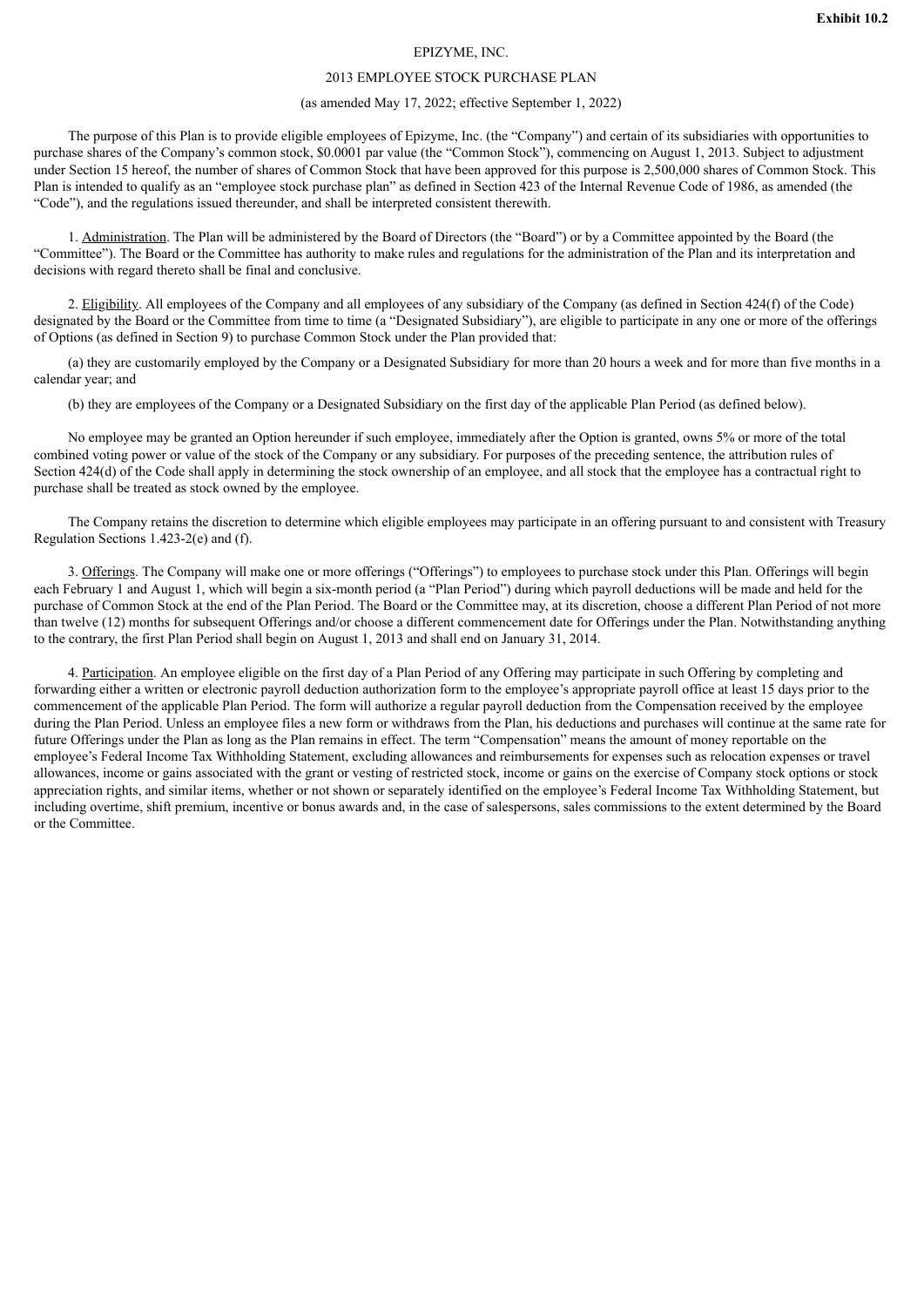5. Deductions. The Company will maintain payroll deduction accounts for all participating employees. With respect to any Offering made under this Plan, an employee may authorize a payroll deduction in any percentage amount (in whole percentages) up to a maximum of 10.0% of the Compensation he or she receives during the Plan Period or such shorter period during which deductions from payroll are made. The Board or the Committee may, at its discretion, designate a lower maximum contribution rate. The minimum payroll deduction is such percentage of Compensation as may be established from time to time by the Board or the Committee.

6. Deduction Changes. An employee may decrease or discontinue his payroll deduction once during any Plan Period, by filing either a written or electronic new payroll deduction authorization form. However, an employee may not increase his payroll deduction during a Plan Period. If an employee elects to discontinue his payroll deductions during a Plan Period, but does not elect to withdraw his funds pursuant to Section 8 hereof, funds deducted prior to his election to discontinue will be applied to the purchase of Common Stock on the Exercise Date (as defined below).

7. Interest. Interest will not be paid on any employee accounts.

8. Withdrawal of Funds. An employee may at any time prior to the close of business on the fifteenth business prior to the end of a Plan Period and for any reason permanently draw out the balance accumulated in the employee's account and thereby withdraw from participation in an Offering. Partial withdrawals are not permitted. The employee may not begin participation again during the remainder of the Plan Period during which the employee withdrew his or her balance. The employee may participate in any subsequent Offering in accordance with terms and conditions established by the Board or the Committee.

#### 9. Purchase of Shares.

(a) Number of Shares. On the first day of each Plan Period, the Company will grant to each eligible employee who is then a participant in the Plan an option (an "Option") to purchase on the last business day of such Plan Period (the "Exercise Date") at the applicable purchase price (the "Option Price") up to that number of shares of Common Stock (which may include fractional shares) determined by multiplying \$2,083 by the number of full months in the Plan Period and dividing the result by the closing price (as determined below) on the first day of such Plan Period; provided, however, that no employee may be granted an Option which permits his rights to purchase Common Stock under this Plan and any other employee stock purchase plan (as defined in Section 423(b) of the Code) of the Company and its subsidiaries, to accrue at a rate which exceeds \$25,000 of the fair market value of such Common Stock (determined at the date such Option is granted) for each calendar year in which the Option is outstanding at any time; and, provided, further, however, that the Committee may, in its discretion, set a fixed maximum number of shares of Common Stock that each eligible employee may purchase per Plan Period which number may not be greater than the number of shares of Common Stock determined by using the formula in the first clause of this Section 9(a) and which number shall be subject to the second clause of this Section 9(b).

(b) Option Price. The Board or the Committee shall determine the Option Price for each Plan Period, including whether such Option Price shall be determined based on the lesser of the closing price of the Common Stock on (i) the first business day of the Plan Period or (ii) the Exercise Date, or shall be based solely on the closing price of the Common Stock on the Exercise Date; provided, however, that such Option Price shall be at least 85% of the applicable closing price. In the absence of a determination by the Board or the Committee, the Option Price will be 85% of the lesser of the closing price of the Common Stock on (i) the first business day of the Plan Period or (ii) the Exercise Date. The closing price shall be (a) the closing price (for the primary trading session) on any national securities exchange on which the Common Stock is listed or (b) the average of the closing bid and asked prices in the over-the-counter-market, whichever is applicable, as reported on the applicable stock exchange or trading market. If no sales of Common Stock were made on such a day, the price of the Common Stock shall be the reported price for prior day on which sales were made.

(c) Exercise of Option. Each employee who continues to be a participant in the Plan on the Exercise Date shall be deemed to have exercised his Option at the Option Price on such date and shall be deemed to have purchased from the Company the number of whole shares of Common Stock reserved for the purpose of the Plan that his accumulated payroll deductions on such date will pay for, but not in excess of the maximum numbers determined in the manner set forth above.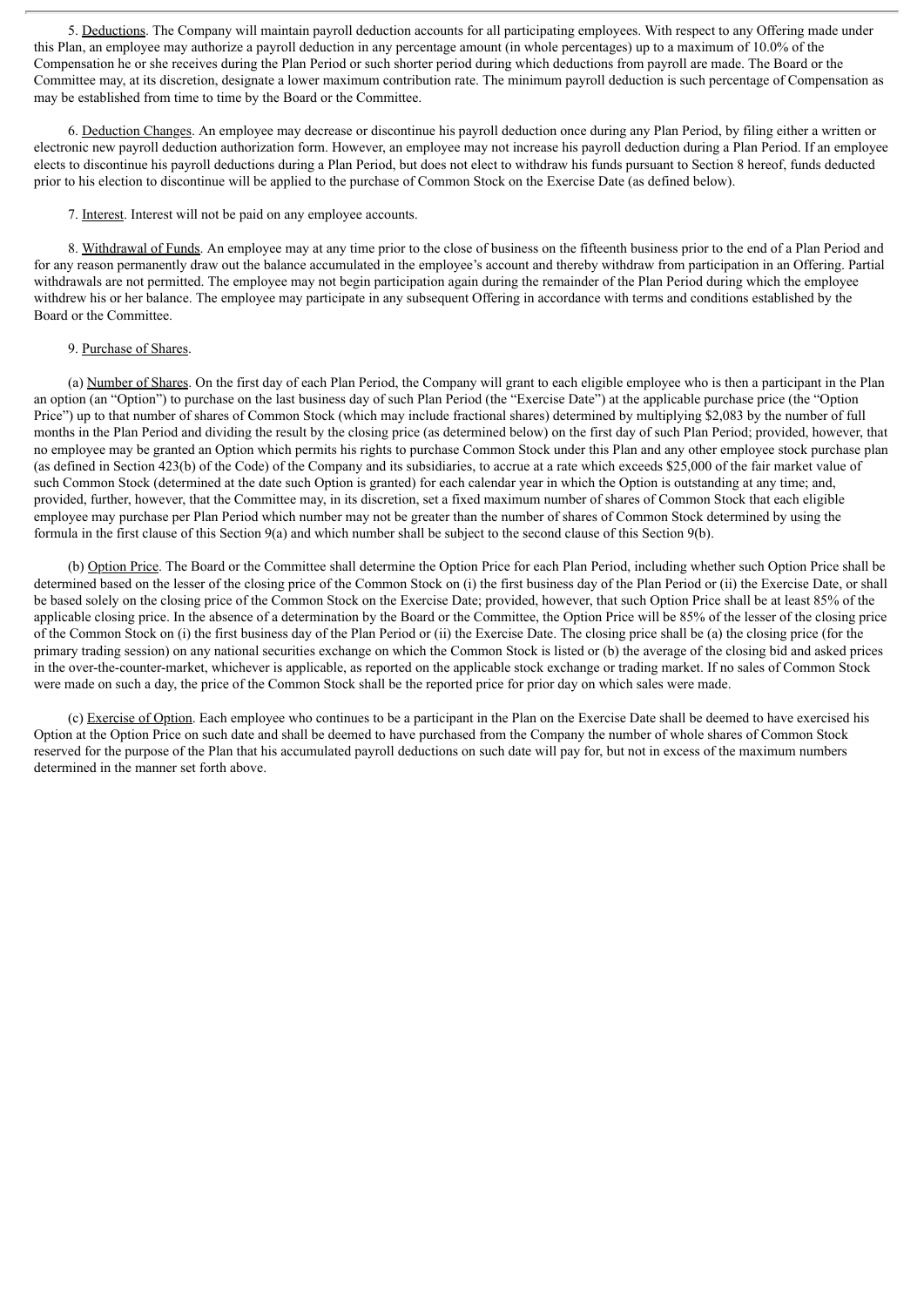(d) Return of Unused Payroll Deductions. Any balance remaining in an employee's payroll deduction account at the end of a Plan Period will be automatically refunded to the employee, except that any balance that is less than the purchase price of one share of Common Stock will be carried forward into the employee's payroll deduction account for the following Offering, unless the employee elects not to participate in the following Offering under the Plan, in which case the balance in the employee's account shall be refunded.

10. Issuance of Certificates. Certificates representing shares of Common Stock purchased under the Plan may be issued only in the name of the employee, in the name of the employee and another person of legal age as joint tenants with rights of survivorship, or (in the Company's sole discretion) in the name of a brokerage firm, bank, or other nominee holder designated by the employee. The Company may, in its sole discretion and in compliance with applicable laws, authorize the use of book entry registration of shares in lieu of issuing stock certificates.

11. Rights on Retirement, Death or Termination of Employment. If a participating employee's employment ends before the last business day of a Plan Period, no payroll deduction shall be taken from any pay then due and owing to the employee and the balance in the employee's account shall be paid to the employee. In the event of the employee's death before the last business day of a Plan Period, the Company shall, upon notification of such death, pay the balance of the employee's account (a) to the executor or administrator of the employee's estate or (b) if no such executor or administrator has been appointed to the knowledge of the Company, to such other person(s) as the Company may, in its discretion, designate. If, before the last business day of the Plan Period, the Designated Subsidiary by which an employee is employed ceases to be a subsidiary of the Company, or if the employee is transferred to a subsidiary of the Company that is not a Designated Subsidiary, the employee shall be deemed to have terminated employment for the purposes of this Plan.

12. Optionees Not Stockholders. Neither the granting of an Option to an employee nor the deductions from his or her pay shall make such employee a stockholder of the shares of Common Stock covered by an Option under this Plan until he or she has purchased and received such shares.

13. Options Not Transferable. Options under this Plan are not transferable by a participating employee other than by will or the laws of descent and distribution, and are exercisable during the employee's lifetime only by the employee.

14. Application of Funds. All funds received or held by the Company under this Plan may be combined with other corporate funds and may be used for any corporate purpose.

#### 15. Adjustment for Changes in Common Stock and Certain Other Events.

(a) Changes in Capitalization. In the event of any stock split, reverse stock split, stock dividend, recapitalization, combination of shares, reclassification of shares, spin-off or other similar change in capitalization or event, or any dividend or distribution to holders of Common Stock other than an ordinary cash dividend, (i) the number and class of securities available under this Plan, (ii) the share limitations set forth in Section 9, and (iii) the Option Price shall be equitably adjusted to the extent determined by the Board or the Committee.

#### (b) Reorganization Events.

(1) Definition. A "Reorganization Event" shall mean: (a) any merger or consolidation of the Company with or into another entity as a result of which all of the Common Stock of the Company is converted into or exchanged for the right to receive cash, securities or other property or is cancelled, (b) any transfer or disposition of all of the Common Stock of the Company for cash, securities or other property pursuant to a share exchange or other transaction or (c) any liquidation or dissolution of the Company.

(2) Consequences of a Reorganization Event on Options. In connection with a Reorganization Event, the Board or the Committee may take any one or more of the following actions as to outstanding Options on such terms as the Board or the Committee determines: (i) provide that Options shall be assumed, or substantially equivalent Options shall be substituted, by the acquiring or succeeding corporation (or an affiliate thereof), (ii) upon written notice to employees, provide that all outstanding Options will be terminated immediately prior to the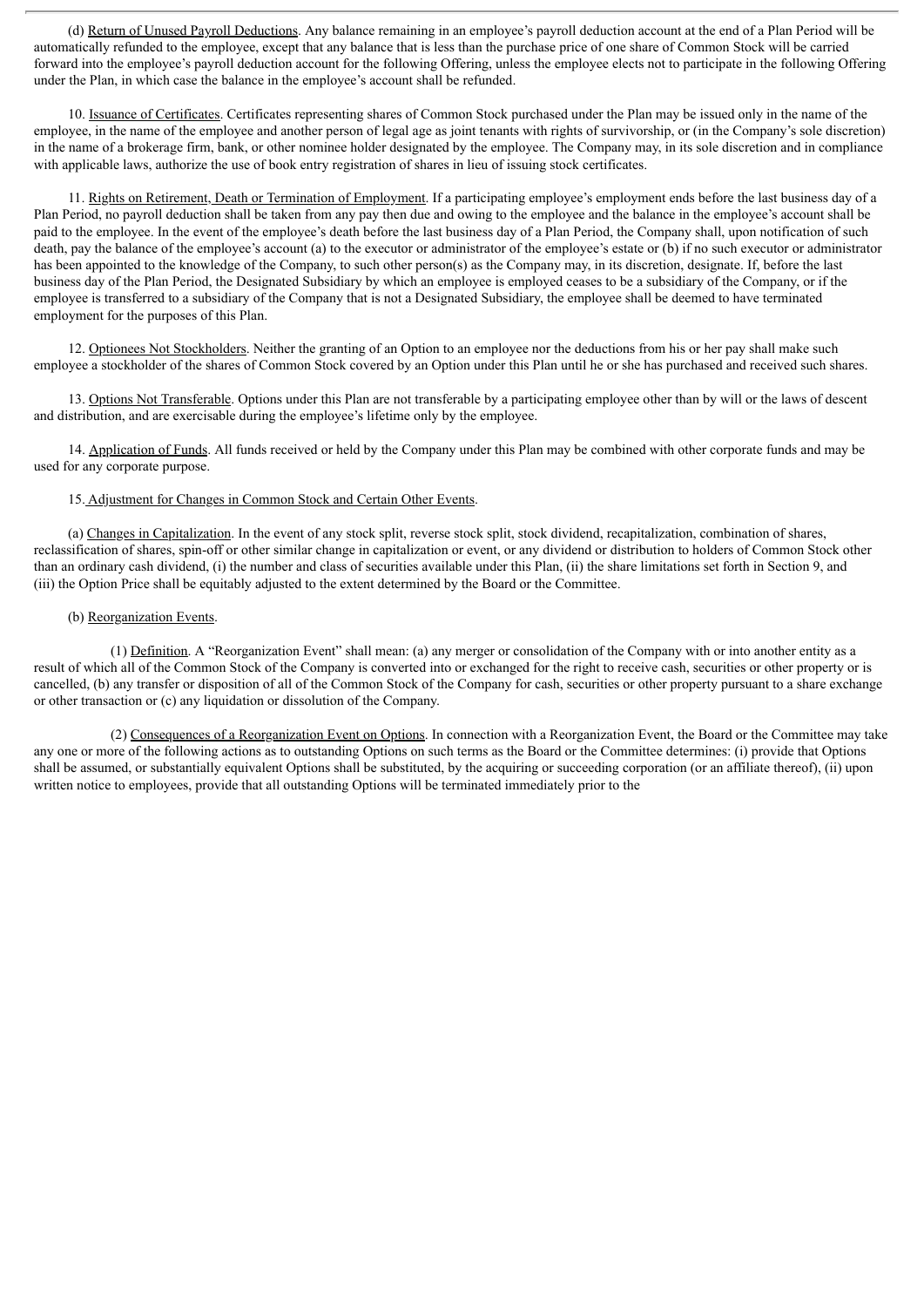consummation of such Reorganization Event and that all such outstanding Options will become exercisable to the extent of accumulated payroll deductions as of a date specified by the Board or the Committee in such notice, which date shall not be less than ten (10) days preceding the effective date of the Reorganization Event, (iii) upon written notice to employees, provide that all outstanding Options will be cancelled as of a date prior to the effective date of the Reorganization Event and that all accumulated payroll deductions will be returned to participating employees on such date, (iv) in the event of a Reorganization Event under the terms of which holders of Common Stock will receive upon consummation thereof a cash payment for each share surrendered in the Reorganization Event (the "Acquisition Price"), change the last day of the Plan Period to be the date of the consummation of the Reorganization Event and make or provide for a cash payment to each employee equal to  $(A)$  (i) the Acquisition Price times (ii) the number of shares of Common Stock that the employee's accumulated payroll deductions as of immediately prior to the Reorganization Event could purchase at the Option Price, where the Acquisition Price is treated as the fair market value of the Common Stock on the last day of the applicable Plan Period for purposes of determining the Option Price under Section 9(b) hereof, and where the number of shares that could be purchased is subject to the limitations set forth in Section 9(a), minus (B) the result of multiplying such number of shares by such Option Price, (v) provide that, in connection with a liquidation or dissolution of the Company, Options shall convert into the right to receive liquidation proceeds (net of the Option Price thereof) and (vi) any combination of the foregoing.

For purposes of clause (i) above, an Option shall be considered assumed if, following consummation of the Reorganization Event, the Option confers the right to purchase, for each share of Common Stock subject to the Option immediately prior to the consummation of the Reorganization Event, the consideration (whether cash, securities or other property) received as a result of the Reorganization Event by holders of Common Stock for each share of Common Stock held immediately prior to the consummation of the Reorganization Event (and if holders were offered a choice of consideration, the type of consideration chosen by the holders of a majority of the outstanding shares of Common Stock); provided, however, that if the consideration received as a result of the Reorganization Event is not solely common stock of the acquiring or succeeding corporation (or an affiliate thereof), the Company may, with the consent of the acquiring or succeeding corporation, provide for the consideration to be received upon the exercise of Options to consist solely of such number of shares of common stock of the acquiring or succeeding corporation (or an affiliate thereof) that the Board determines to be equivalent in value (as of the date of such determination or another date specified by the Board) to the per share consideration received by holders of outstanding shares of Common Stock as a result of the Reorganization Event.

16. Amendment of the Plan. The Board may at any time, and from time to time, amend or suspend this Plan or any portion thereof, except that (a) if the approval of any such amendment by the shareholders of the Company is required by Section 423 of the Code, such amendment shall not be effected without such approval, and (b) in no event may any amendment be made that would cause the Plan to fail to comply with Section 423 of the Code.

17. Insufficient Shares. If the total number of shares of Common Stock specified in elections to be purchased under any Offering plus the number of shares purchased under previous Offerings under this Plan exceeds the maximum number of shares issuable under this Plan, the Board or the Committee will allot the shares then available on a pro-rata basis.

18. Termination of the Plan. This Plan may be terminated at any time by the Board. Upon termination of this Plan all amounts in the accounts of participating employees shall be promptly refunded.

19. Governmental Regulations. The Company's obligation to sell and deliver Common Stock under this Plan is subject to listing on a national stock exchange (to the extent the Common Stock is then so listed or quoted) and the approval of all governmental authorities required in connection with the authorization, issuance or sale of such stock.

20. Governing Law. The Plan shall be governed by Delaware law except to the extent that such law is preempted by federal law.

21. Issuance of Shares. Shares may be issued upon exercise of an Option from authorized but unissued Common Stock, from shares held in the treasury of the Company, or from any other proper source.